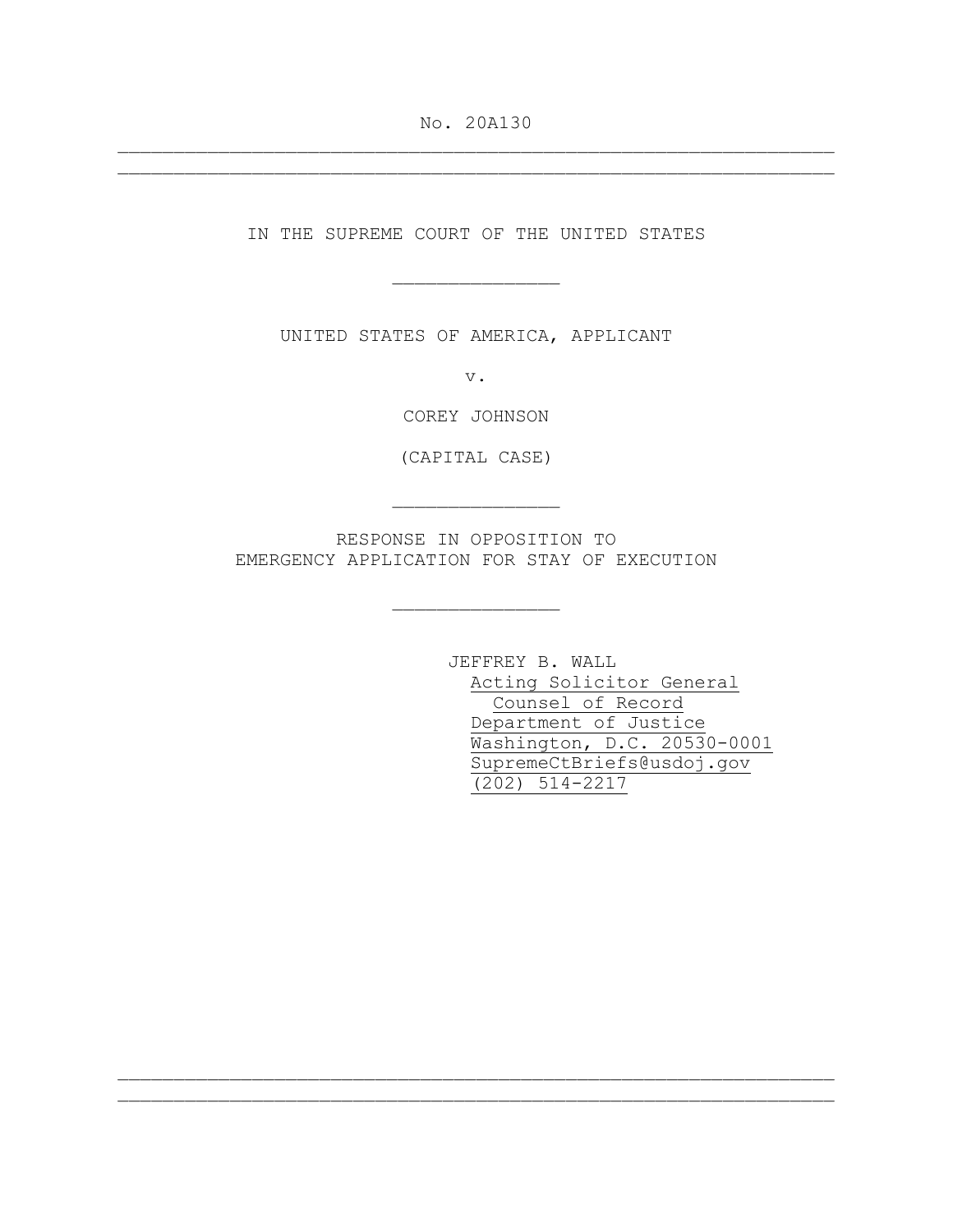IN THE SUPREME COURT OF THE UNITED STATES \_\_\_\_\_\_\_\_\_\_\_\_\_\_\_

No. 20A130

UNITED STATES OF AMERICA, APPLICANT

v.

COREY JOHNSON

(CAPITAL CASE)

\_\_\_\_\_\_\_\_\_\_\_\_\_\_\_

## RESPONSE IN OPPOSITION TO EMERGENCY APPLICATION FOR STAY OF EXECUTION

\_\_\_\_\_\_\_\_\_\_\_\_\_\_\_

In 1993, a unanimous jury imposed seven death sentences on petitioner for the "cold-blooded" murders of seven people in furtherance of his substantial drug-trafficking organization. United States v. Johnson, No. 92-CR-68, Dkt. 75 (E.D. Va. Nov. 19, 2020) at 11. Petitioner was also convicted for the murder of an eighth person and the assault of a woman whom petitioner and his co-defendants shot six times in front of her three children. Petitioner's direct appeal ended in 1996, and initial postconviction proceedings challenging his conviction and sentence under 28 U.S.C. 2255 ended in 2004. In November 2020, following the completion of a lengthy process of revising the federal execution protocol, the government set a date for petitioner's execution. Today, over 27 years after his conviction, the family members of petitioner's numerous victims have traveled thousands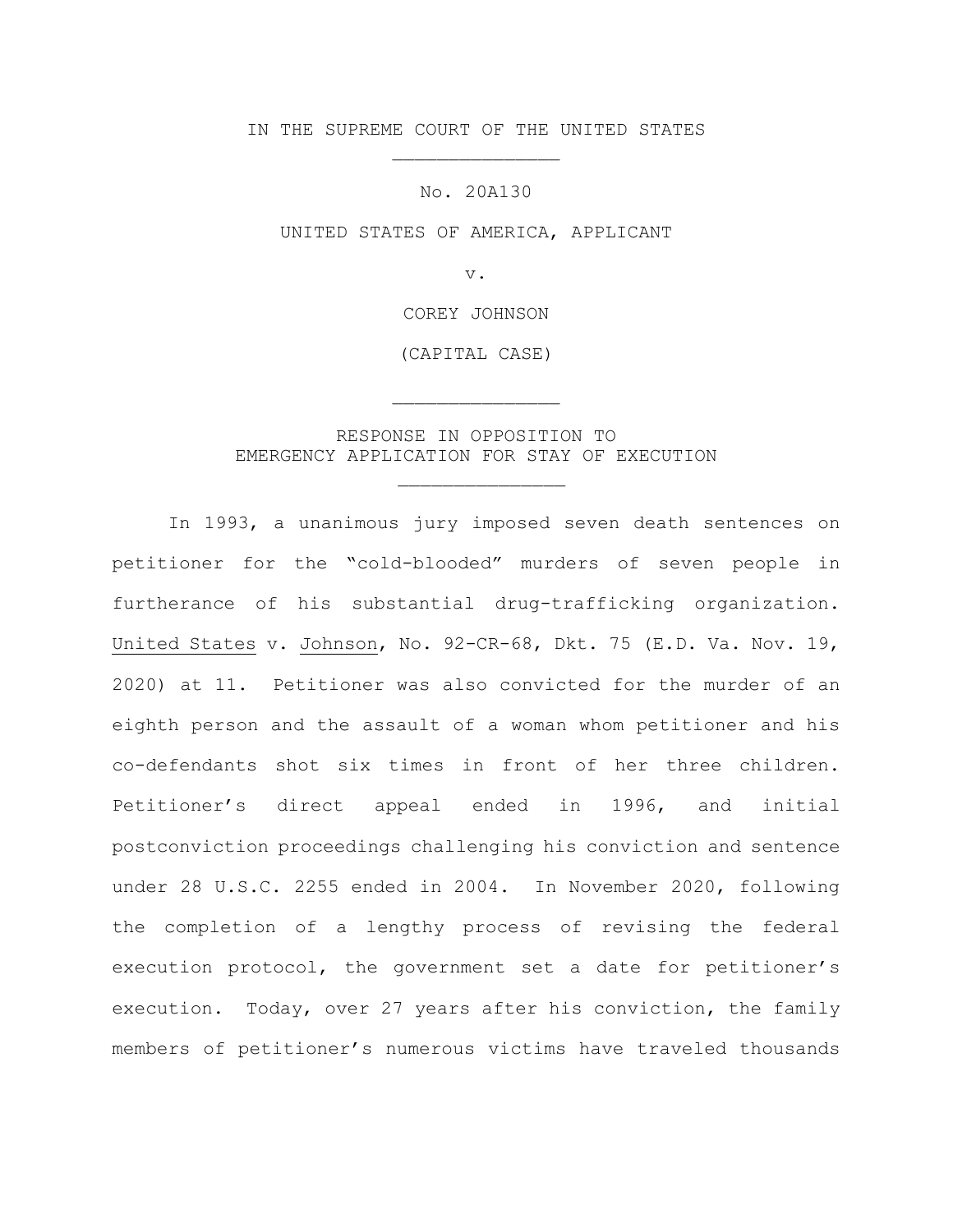of miles to Terre Haute, Indiana, to witness the execution of his sentence.

As Judge Wilkinson has observed, petitioner's many eleventhhour claims, and his delay in pressing them, "betray a manipulative intention to circumvent not only the strictures of AEDPA but [this] Court's warnings against procedural gamesmanship designed to bring the wheels of justice to a halt." United States v. Johnson, No. 20-15, Dkt. 26 at 3 (op. of Wilkinson, J.). This Court has made clear that last-minute stays or injunctions of federal executions "'should be the extreme exception, not the norm,'" Barr v. Lee, 140 S. Ct. 2590, 2591 (2020) (quoting Bucklew v. Precythe, 139 S. Ct. 1112, 1134 (2019)), and no such extreme exception exists here. Neither of the two claims that he presses now warrants certiorari, let alone the extraordinary relief of a stay. His novel First Step Act claim rests on the untenable premise, which no court of appeals has accepted, that Congress's lowering of the statutory minimums for certain crack-cocaine trafficking crimes entitles him to a resentencing proceeding for his many murders. And his intellectual-disability claim is materially identical to one on which this Court recently denied review sought by another federal capital inmate. Bourgeois v. Watson, 977 F.3d 620 (7th Cir.), cert. denied, 141 S. Ct. 507 (2020). The Court should do the same here. Petitioner's case has received "exhaustive attention" from the federal courts, and "at some point allowing these proceedings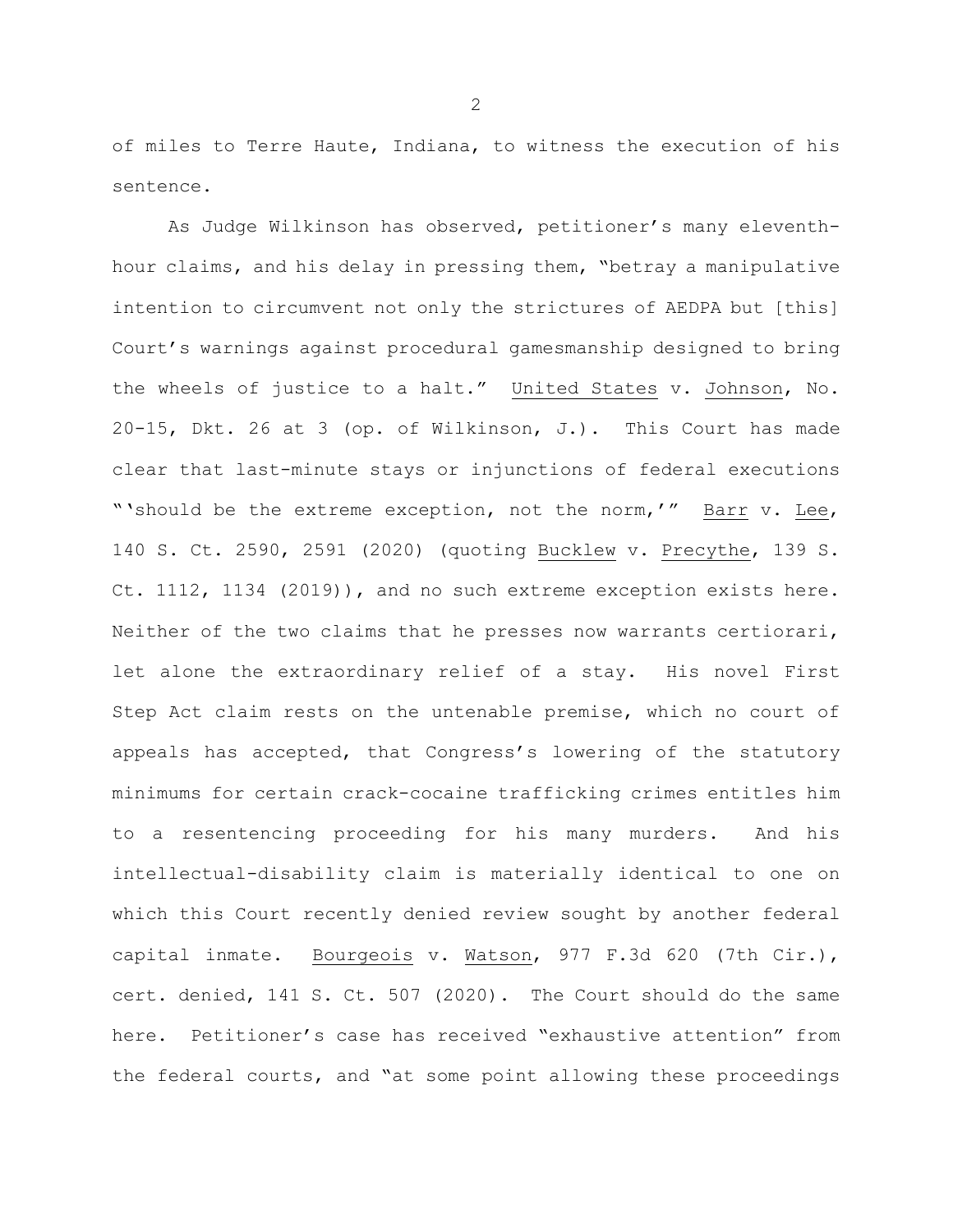to travel further along this indefinite and interminable road brings the rule of law into disrepute." Johnson, No. 20-15, Dkt. 26 at 4 (op. of Wilkinson, J.).

#### STATEMENT

1. Between 1989 and 1992, petitioner was one of three partners who together ran "a substantial drug-trafficking conspiracy" that spanned multiple states. United States v. Roane, 378 F.3d 3825, 389 (4th Cir. 2004). Petitioner and his partners obtained wholesale quantities of powder cocaine from suppliers in New York City, converted it into crack cocaine, and then distributed it through a network of 30-40 dealers in New Jersey and Virginia. Id. at 389-390.

In 1992, petitioner and his two partners participated in the murders of ten people in the Richmond, Virginia area. Roane, 378 F.3d at 390. Petitioner was personally involved in, and convicted of, eight of those murders. See id. at 390-391. Petitioner shot Peyton Maurice Johnson 15 times on January 14, 1992, because he was a rival drug dealer. Petitioner later helped murder Louis J. Johnson, who was shot seven times on January 29, 1992, because he was perceived to have threatened petitioner. Petitioner shot Dorothy Mae Armstrong multiple times on February 1, 1992, because she owed \$400 on a drug debt and was believed to be cooperating with police. Aiming to eliminate any witnesses to Armstrong's murder, petitioner also killed Bobby Long (shot as he tried to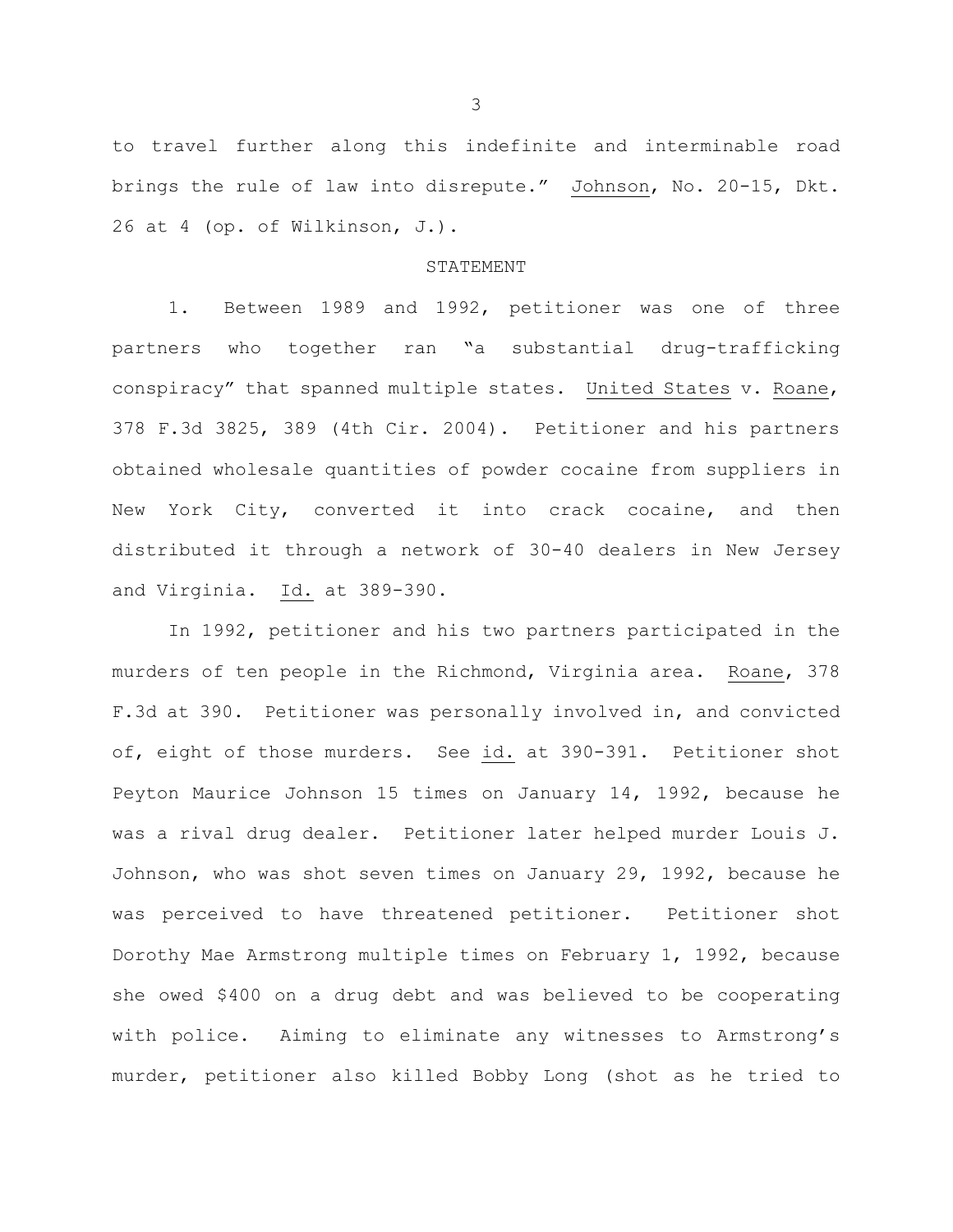flee) and Anthony Carter (shot while sitting in a chair), bystanders who happened to be in the wrong place at the wrong time.

Linwood Chiles suffered the same fate as Armstrong. Fearing Chiles was cooperating with police, petitioner and one of his partners instructed Chiles to put his head on a steering wheel and then shot him at close range. Curtis Thorne was also killed in that attack, and two other passengers in the car, Gwen and Priscilla Greene, were critically wounded. Finally, petitioner murdered Torrick Brown over a petty grievance: he was friendly with petitioner's co-defendant's girlfriend. Brown was in an apartment with his sister, Martha McCoy, along with her three children when Johnson and two other men arrived looking for Brown. When McCoy answered the door, the trio began shooting. McCoy jumped over a couch but was shot six times, resulting in 12 wounds.

2. Following a jury trial in the United States District Court for the Eastern District of Virginia, petitioner was convicted of seven capital murders in furtherance of a continuing criminal enterprise (CCE) under 21 U.S.C. 848(e)(1)(A); conspiracy to possess cocaine base with the intent to distribute under 21 U.S.C. 846; engaging in a CCE under 21 U.S.C. 848(a); eleven counts of committing violent crimes in aid of racketeering activity under 18 U.S.C. 1959; five counts of using a firearm in relation to a crime of violence or a drug-trafficking offense under 18 U.S.C.  $924(c)$ ; and two counts of possession of cocaine base with the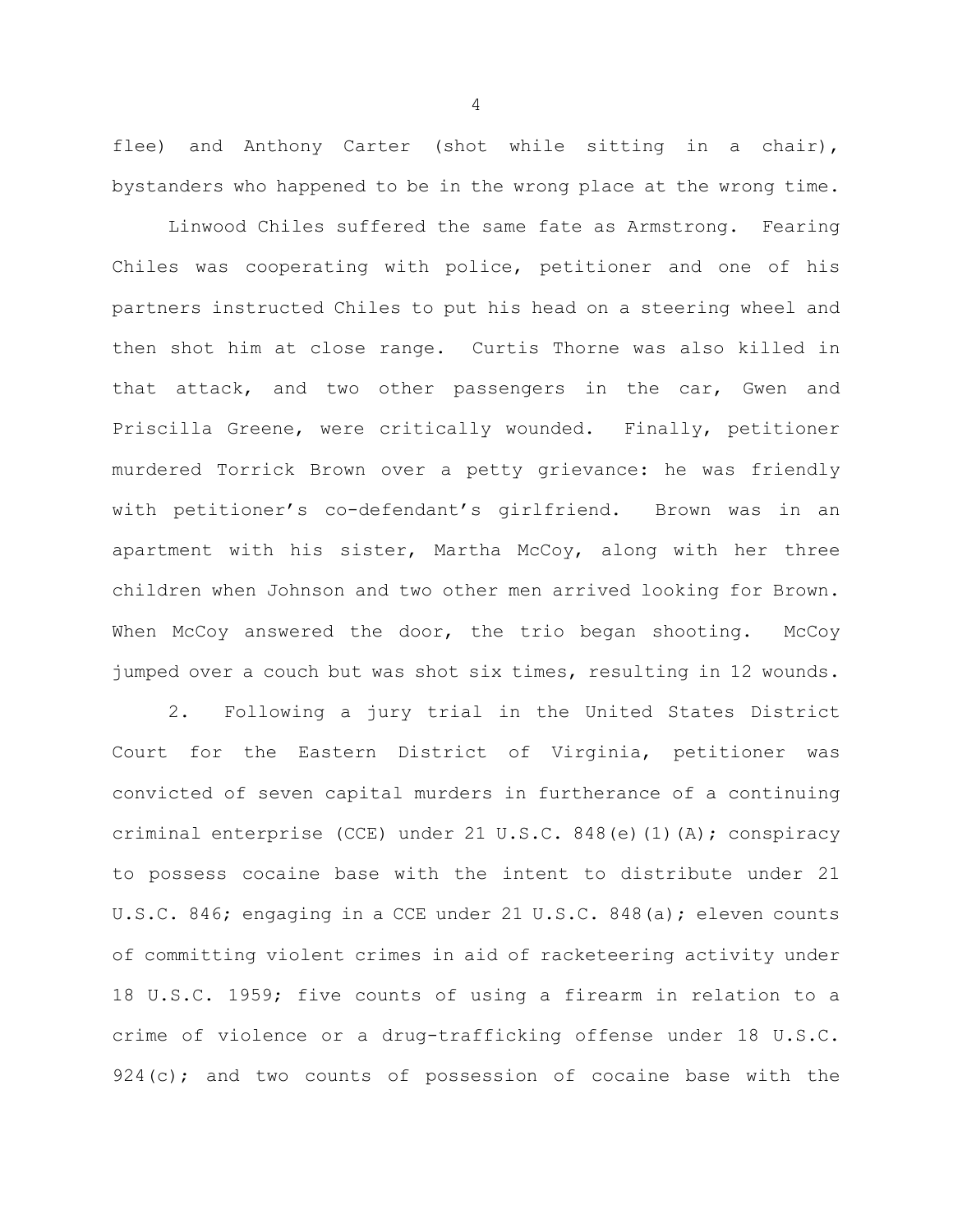intent to distribute under 21 U.S.C. 841(a)(1). See Roane, 378 F.3d at 391.

Following a penalty hearing on the capital murder counts, the jury recommended that Johnson be sentenced to death for each of the seven murders for which he was convicted under § 848(e). See United States v. Tipton, 90 F.3d 861, 870 (4th Cir. 1996). As relevant here, petitioner presented evidence at his capital penalty proceeding of a learning disability that, his expert opined, rendered him "unprepared to function in society, unprepared to survive on his own when he left institutional care . . . and made him unable to cope and adapt to society in a way that a normal individual would." Pet. Mot. for Authorization (4th Cir. No. 21-2) at 14 (citing 2/10/93 Trial Tr. 3574). Petitioner agreed that he was not "mentally retarded," but "argue[d] that the same reasons underlying the prohibition against executing the intellectually disabled mitigated against the imposition of the death penalty" in his case. United States v. Johnson, 2021 WL 17809, at  $*3$  (E.D. Va. Jan. 2, 2021). The jury nevertheless recommended death sentences.

The Fourth Circuit affirmed petitioner's conviction and sentence, but merged the Section 846 cocaine conspiracy conviction with the § 848 CCE conviction. Tipton, 90 F.3d at 891, 903. This Court denied a writ of certiorari. Johnson v. United States, 520 U.S. 1253 (1997).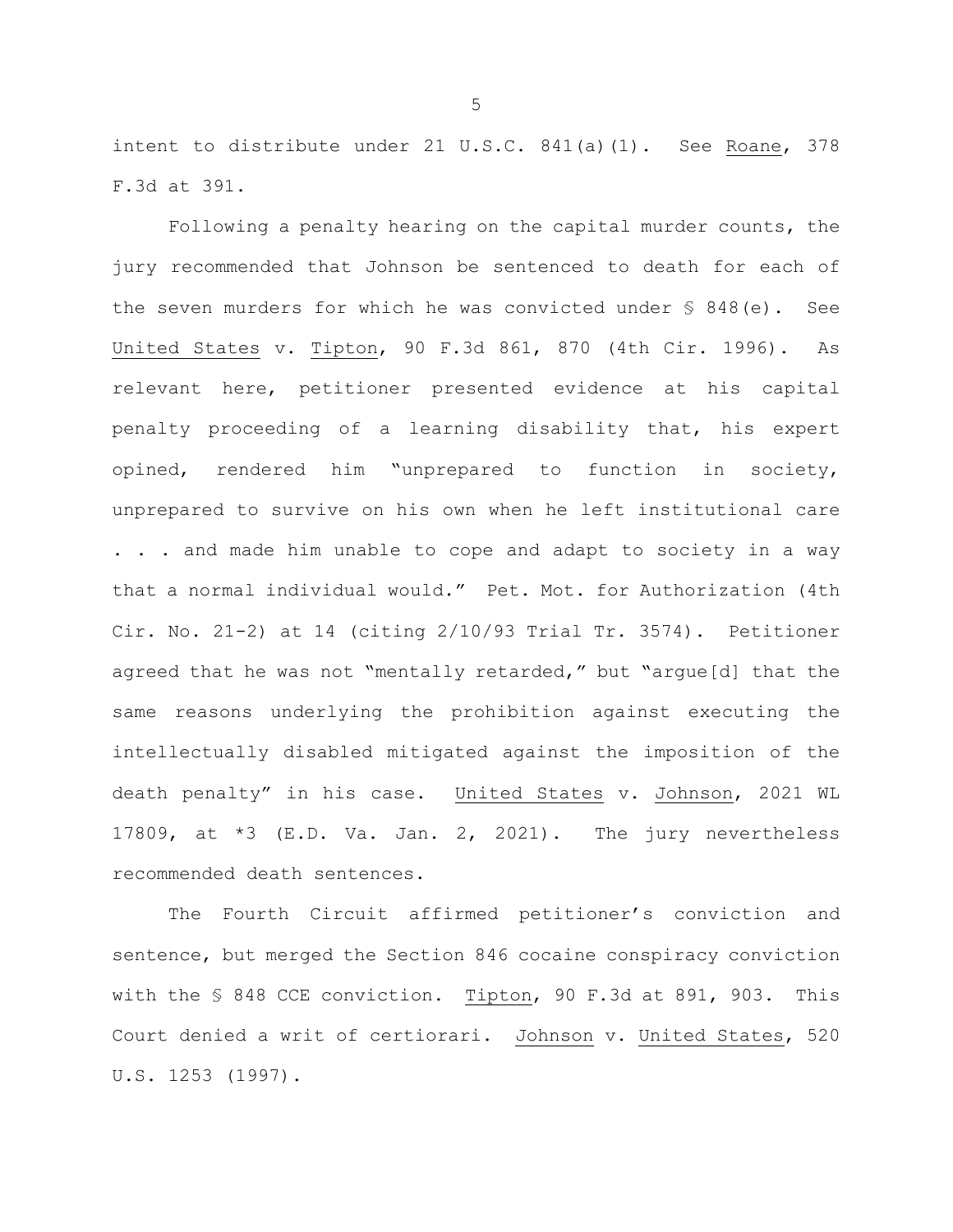In 1998, petitioner filed a motion to vacate his conviction and sentence pursuant to 28 U.S.C. 2255. He contended, among several other claims, that his intellectual disability precluded the government from executing him and that his counsel had been ineffective in failing to make that argument at sentencing. See Roane, 378 F.3d at 408-409. The district court "permitted multiple amendments to the First § 2255 Petition and granted [petitioner] 'another full opportunity to demonstrate that he is mentally retarded.'" Johnson, 2021 WL 17809, at \*3 (quoting First § 2255 Op. at 82). One of petitioner's arguments in support of that position was that his prior IQ testing results should have been adjusted downward to reflect a phenomenon known as the "Flynn Effect," and that doing so would support a finding that he is intellectually disabled. See Pet. Mot. for Authorization (4th Cir. No. 21-2) at 17. The district court considered those arguments and rejected petitioner's intellectual-disability claims on the merits, because "the record before the Court demonstrates that Johnson is not mentally retarded." Johnson, 2021 WL 17809, at  $*4$  (quoting First § 2255 Op. at 82). The district court also rejected petitioner's ineffective assistance of counsel claim, finding that defense counsel acted reasonably given that petitioner's own expert concluded that he was not intellectually disabled. Ibid.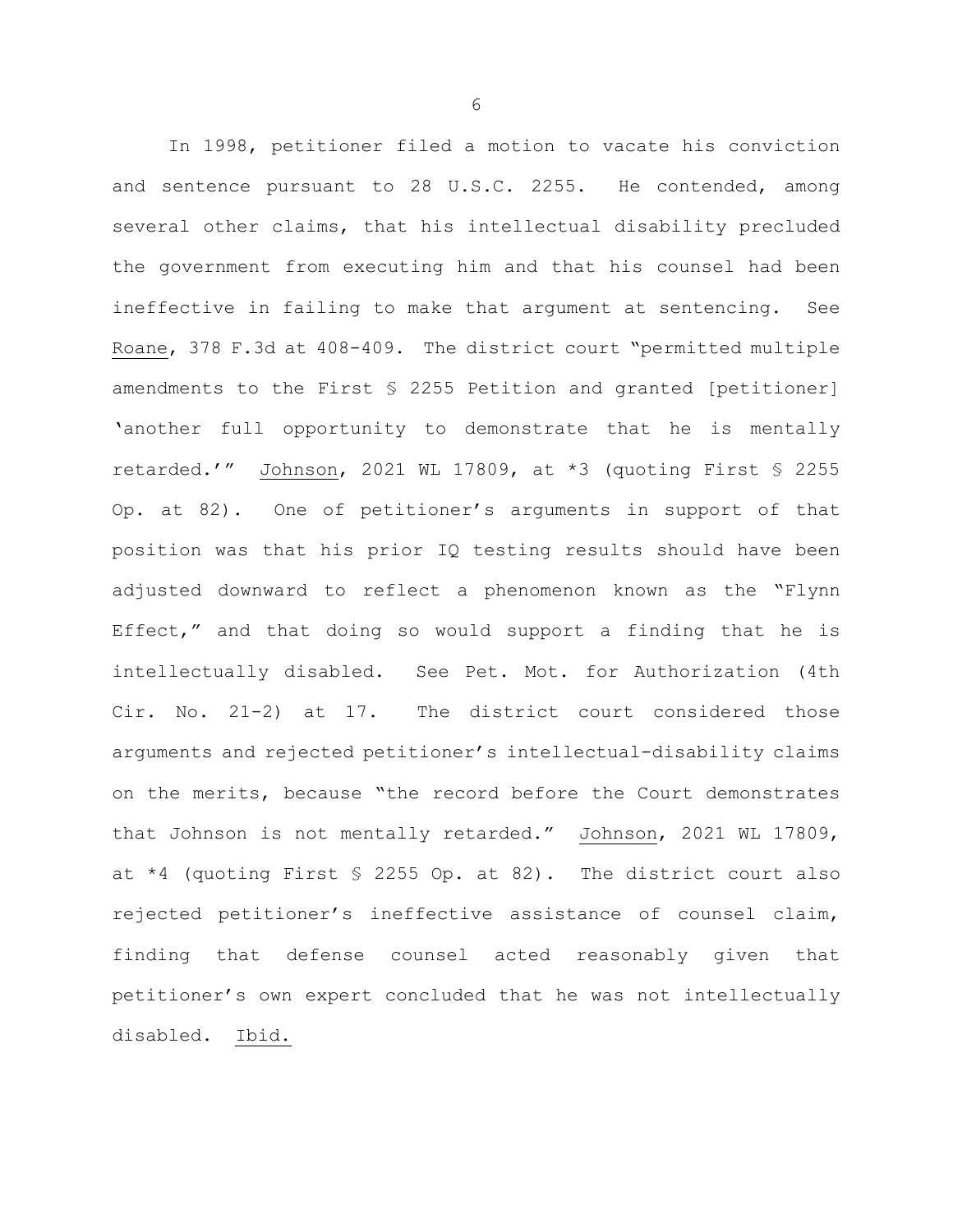The Fourth Circuit affirmed. Roane, 378 F.3d at 408–09. The court acknowledged that under federal law, "[a] sentence of death shall not be carried out upon a person who is mentally retarded," citing both 21 U.S.C. § 848(l) and Atkins v. Virginia, 536 U.S. 304 (2002). But the court found that petitioner's evidence - including his submission that certain IQ scores "tend[] to inflate \* \* \* over the years" and that his score should therefore be adjusted downward to reflect his true  $IQ$  -- failed to demonstrate that he is "barred from execution due to mental retardation." Roane, 378 F.3d at 408-409. The court also rejected petitioner's related ineffective assistance of counsel claim, explaining that petitioner's counsel was not required to "second-guess" the mental health report prepared by petitioner's own expert. Id. at 409. This Court again denied a writ of certiorari. Johnson v. United States, 546 U.S. 810 (2005).

Petitioner states that in 2006, he obtained new counsel, who located additional childhood records relevant to his claim of intellectual disability. Pet. Mot. for Authorization (4th Cir. No. 21-2) at 19. He does not indicate when counsel found those records. In 2016, petitioner filed a petition for clemency that attached expert reports citing those records, among other things. He later withdrew his clemency petition.

3. In July 2019, the federal government announced the completion of an "extensive study" that it had undertaken to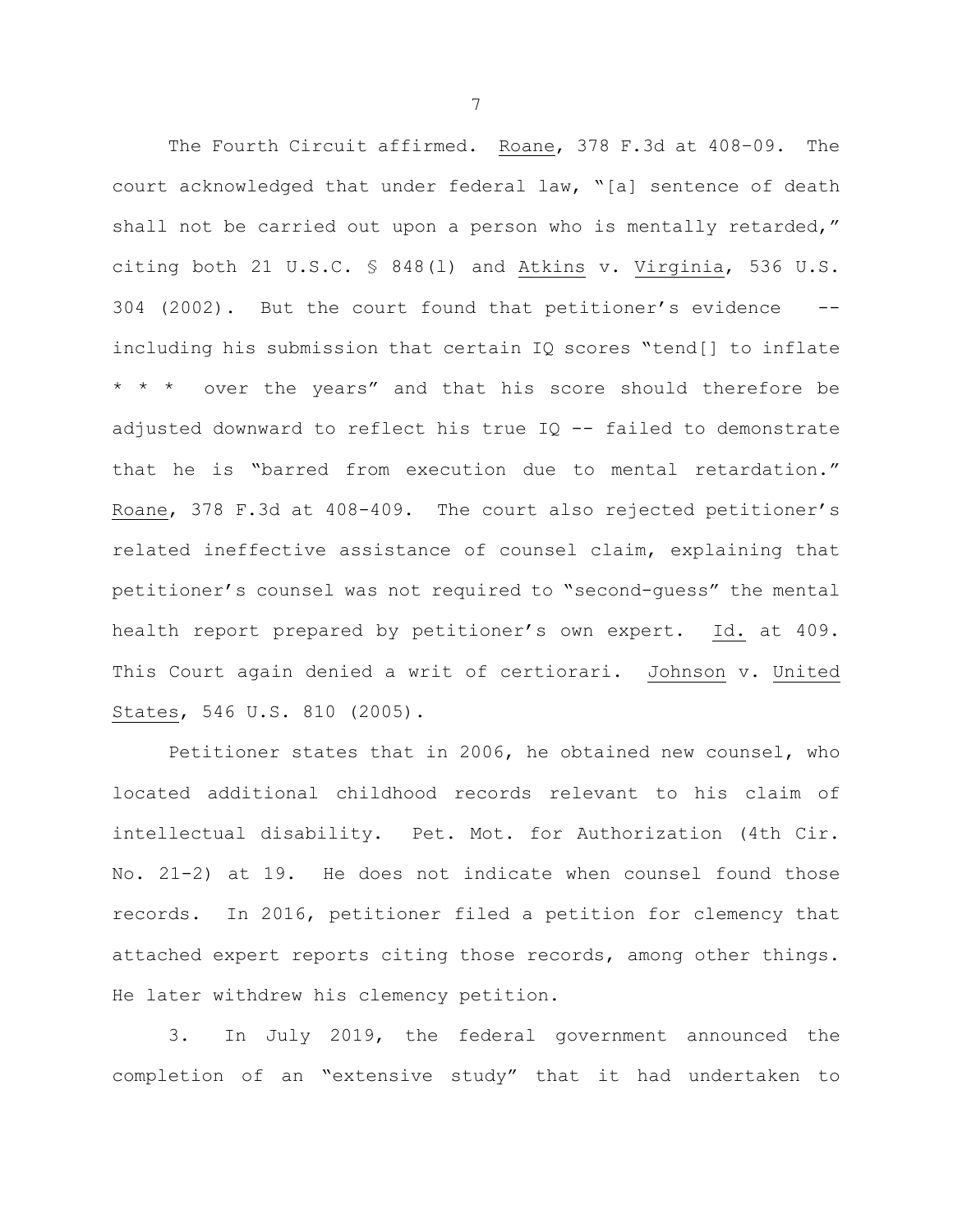consider possible revisions to the Federal Bureau of Prisons' lethal injection protocol to account for the scarcity of drugs required by the prior three-drug procedure. In re Federal Bureau of Prisons' Execution Protocol Cases, 955 F.3d 106, 110 (D.C. Cir. 2020) (per curiam) (Execution Protocol Cases), cert. denied, No. 19-1348 (June 29, 2020). Following a deliberate investigation that had commenced when the prior drug became unavailable in 2011, the government published a revised addendum to its protocol, in which it adopted a single-drug procedure (also used by many States) that would allow the federal government to resume executions. Ibid.

Alongside its adoption of this revised lethal injection protocol, the government also began to set execution dates for federal inmates on death row. See Execution Protocol Cases, 955 F.3d at 111; see id. at 127 (Katsas, J., concurring). After petitioner and several other capital prisoners challenged the federal execution protocol, however, the United States District Court for the District of Columbia entered a preliminary injunction in November 2019 barring the government from carrying out the executions as scheduled. Execution Protocol Cases, 955 F.3d at 111. In April 2020, the D.C. Circuit vacated that preliminary injunction, id. at 108, and this Court subsequently denied certiorari, Bourgeois v. Barr, No. 19-1348 (June 29, 2020). In September 2020, the district court in the District of Columbia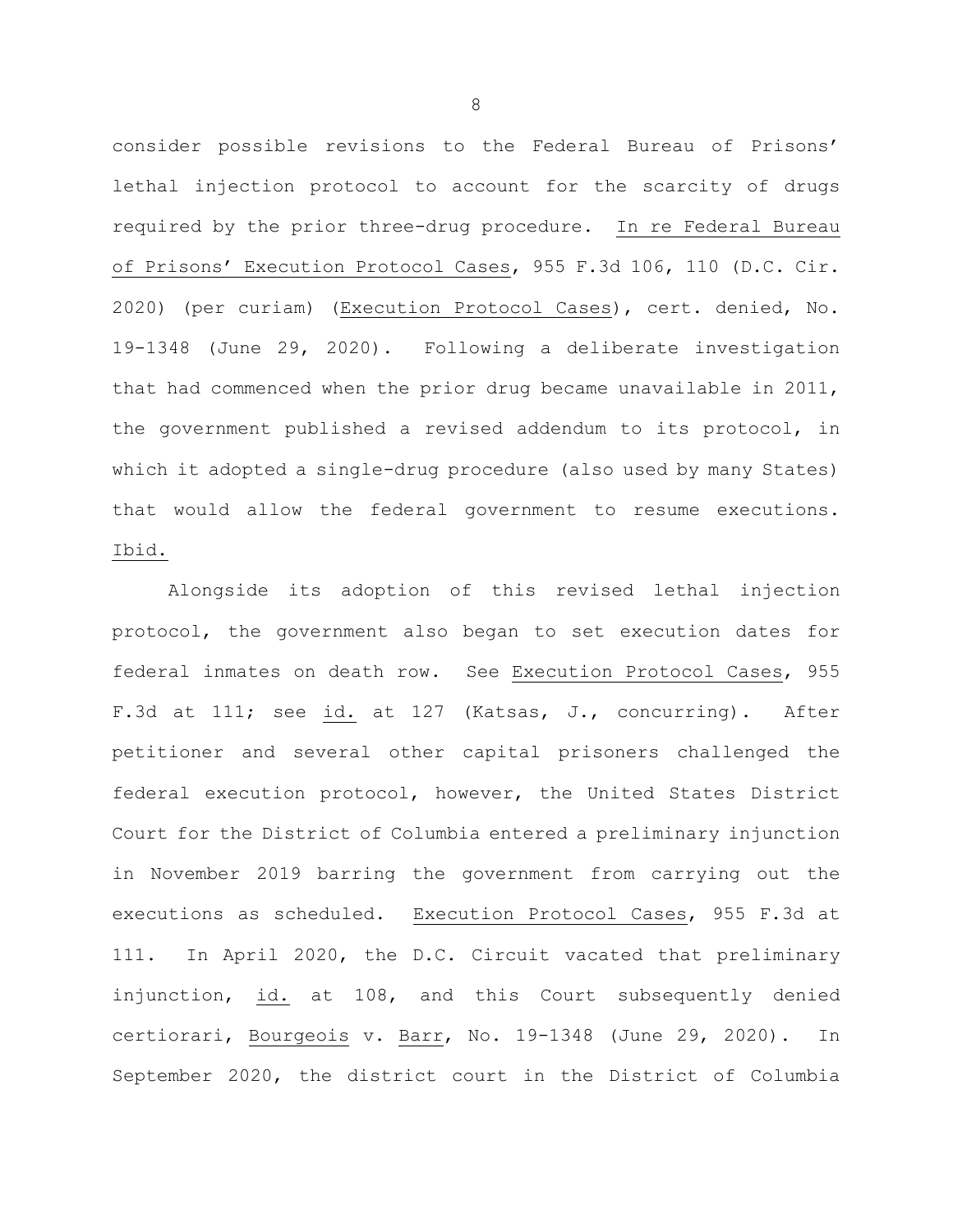granted summary judgment to the government on most of the asserted claims and denied injunctive relief. In the Matter of Federal Bureau of Prisons' Execution Protocol Cases, No. 19-mc-145, 2020 WL 5594118, at \*1 (D.D.C. Sept. 20, 2020). The D.C. Circuit affirmed the denial of injunctive relief. In re Federal Bureau of Prisons' Execution Protocol Cases, No. 20-5329, 2020 WL 6750375, at \*1 (D.C. Cir. Nov. 18, 2020) (per curiam). On November 20, 2020, the government informed petitioner that it had set his execution date for January 14, 2021.

4. Meanwhile, petitioner repeatedly sought to challenge his convictions and sentences through successive Section 2255 motions and other filings. Between 2016 and 2019, he filed multiple applications under 28 U.S.C. 2244 seeking authorization from the Fourth Circuit to file successive Section 2255 motions, which the court of appeals denied. In re Corey Johnson, No. 16-4 (4th Cir. 2016), ECF Nos. 2, 10; In re Corey Johnson, No. 16-13 (4th Cir. 2016), ECF Nos. 2, 8; In re Corey Johnson, No. 19-1 (4th Cir. 2019), ECF Nos. 1, 13. On May 22, 2020, petitioner filed another Section 2244 application with the Fourth Circuit, invoking this Court's decision in United States v. Davis, 139 S. Ct. 2319 (2019), to challenge his convictions under 18 U.S.C.  $924(c)$ . That case is currently held in abeyance. In re Corey Johnson, No. 20-8 (4th Cir. 2020), ECF Nos. 2, 23.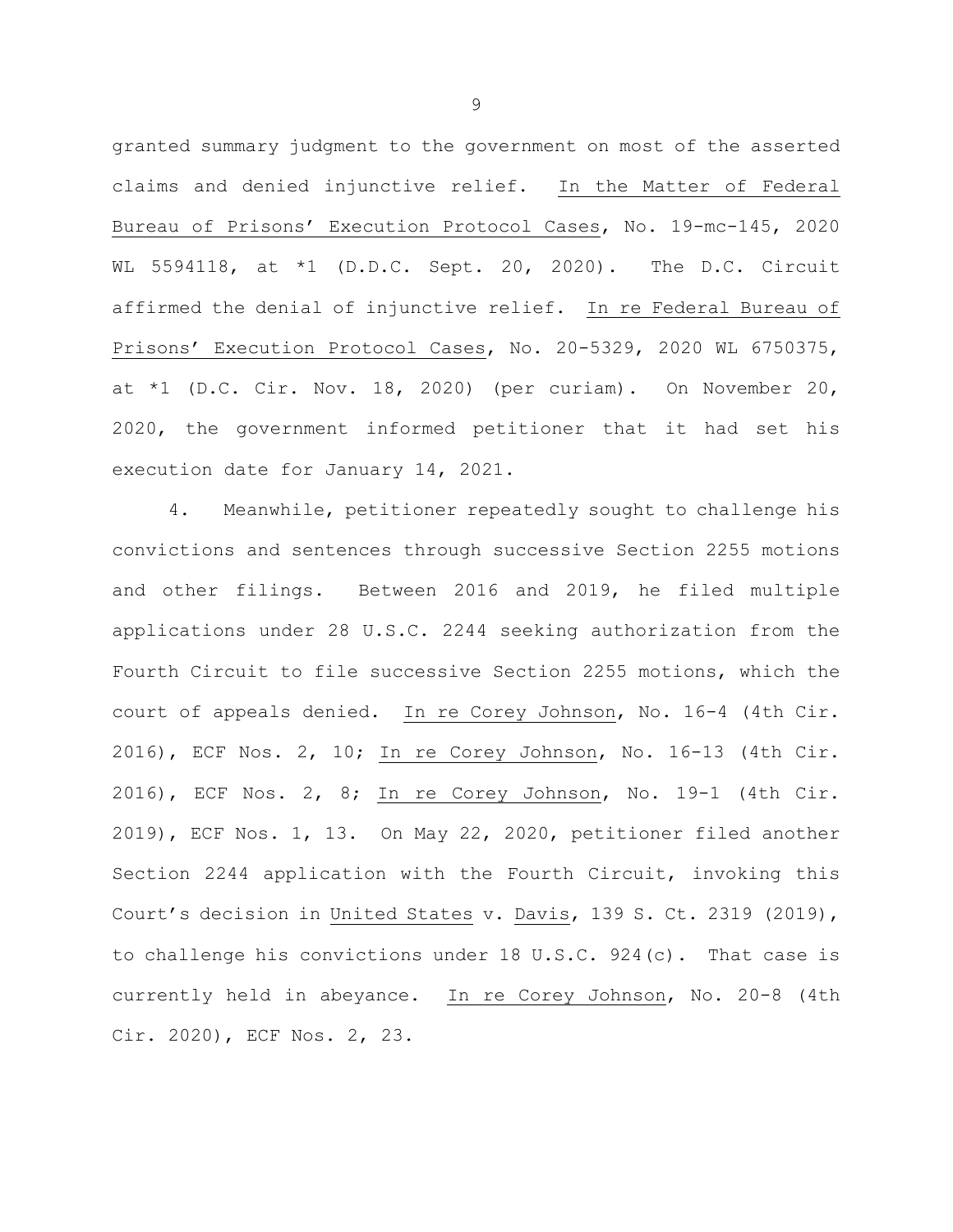5. As is most relevant here, on December 14, 2020, petitioner filed a motion in the district court to vacate his death sentences under Section 2255, arguing that his intellectual disability precludes his execution under the Federal Death Penalty Act (FDPA), 18 U.S.C. 3596(c). See Johnson, 2021 WL 17809 at \*5. The district court dismissed that motion as an unauthorized successive Section 2255 motion. Id. at \*11.

The district court rejected petitioner's claim that his motion was not, actually, "second or successive" because it was not ripe until now. Johnson, 2021 WL 17809 at \*7. The court found "unconvincing[]" petitioner's comparison of "his intellectual disability claim to the incompetency claim of [Stewart v. Martinez– Villareal, 523 U.S. 637 (1998),] and similar litigants whose claims were not ripe or did not arise until after they filed their first request for federal habeas relief," because that comparison "confuse[s] intellectual disability with the temporary condition of incompetency, which may come and go." Johnson, 2021 WL 17809 at \*8 (quoting Bourgeois, 977 F.3d at 637). The district court explained that unlike incompetency, intellectual disability is based on a "mental state [that] manifests early in life and would not change as a defendant's execution nears," and that courts therefore adjudicate intellectual disability claims "at all phases of the trial and sentence." Ibid. Indeed, the district court observed, both it and the court of appeals had previously "ruled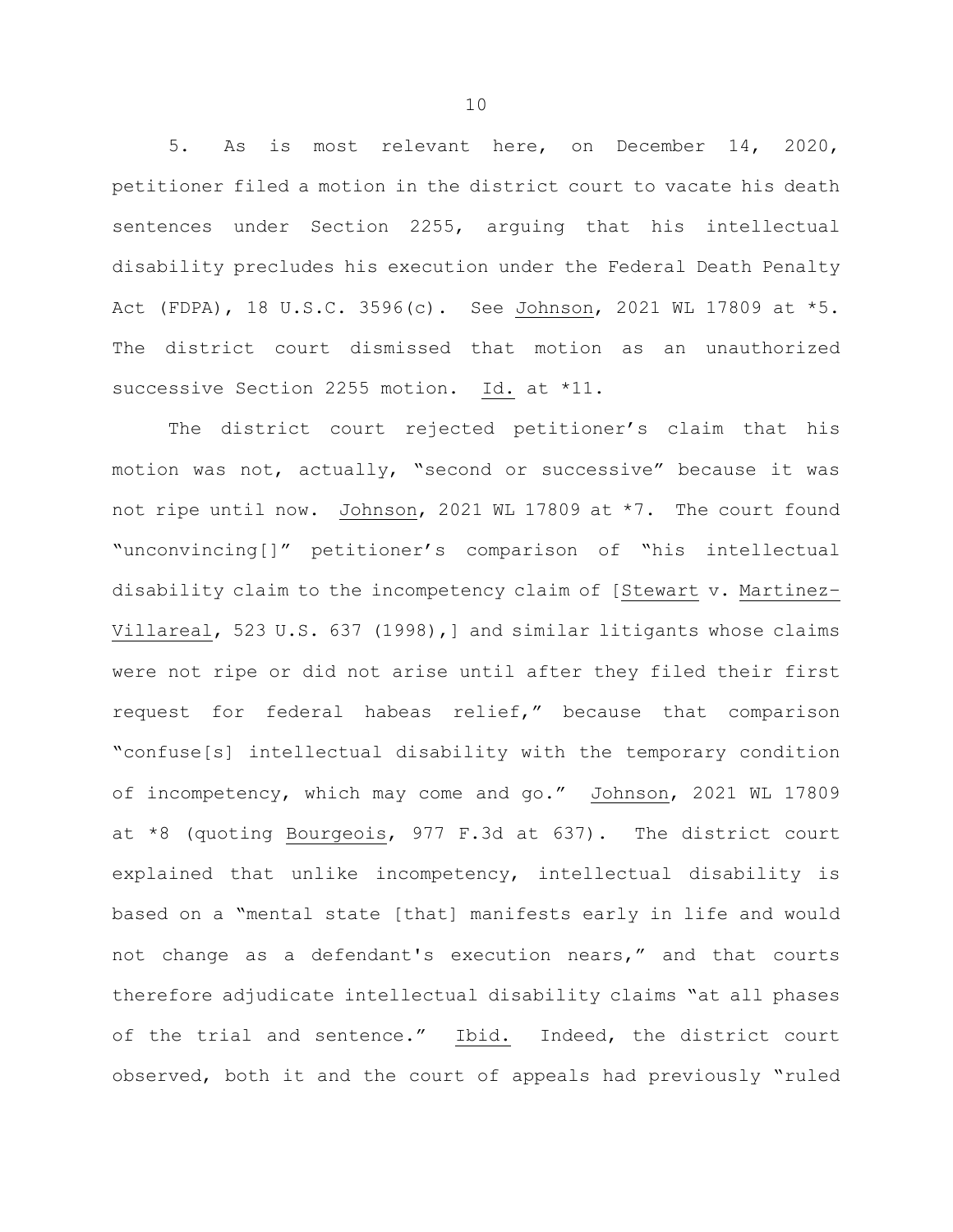on [petitioner's] intellectual disability claim on the merits, rather than dismissing it as unripe." Id. at \*9.

The district court also rejected petitioner's argument that the FDPA, § 3596(c), permitted re-adjudication of his intellectual disability claim. Johnson, 2021 WL 17809 at \*9. That statute states, as relevant here, that "[a] sentence of death shall not be carried out upon a person who is mentally retarded." 18 U.S.C. 3596(c). The court found no support for petitioner's claim that the FDPA provides a "more specific process" to consider intellectual-disability claims, noting that, in reality, FDPA claims are often considered alongside and under the same standard as Atkins claims, as they were in this very case. Ibid. The court also found nothing in the statutory text indicating that a determination of intellectual disability must occur immediately before an execution. Ibid.

Ultimately, the district court agreed with the Seventh Circuit in Bourgeois, supra, that § 3596(c) does not create an "end-around § 2255(h)" by entitling every defendant to "a new intellectual disability determination before execution." Johnson, 2021 WL 17809 at \*10. The district court thus determined that "the Present § 2255 Petition constitutes a successive petition, such that the Fourth Circuit must first authorize [petitioner] to file it." Id. at \*11. The court dismissed the petition and denied a certificate of appealability. Ibid.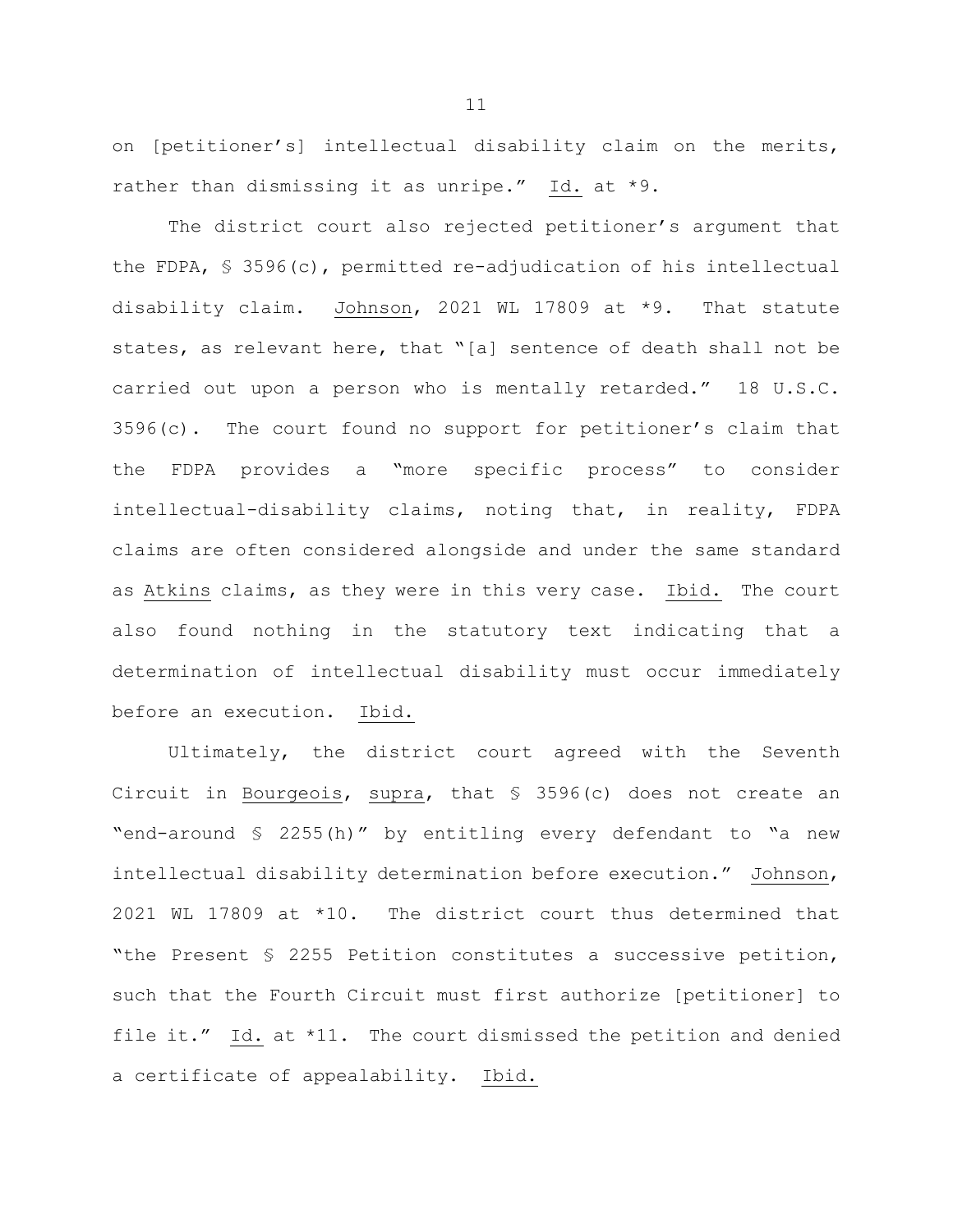On January 8, 2021, petitioner filed in the Fourth Circuit an application for a stay of execution related to this Section 2255 motion. See United States v. Johnson, No. 21-1, Dkt. 10 (4th Cir. Jan. 8, 2021). He did not seek a stay from the district court. The Fourth Circuit panel denied relief unanimously, with Judge Wilkinson explaining that the Fourth Circuit had previously "squarely rejected [petitioner's] contention that he is intellectually disabled." Johnson, No. 20-15, Dkt. 26 at 4. The en banc Fourth Circuit denied reconsideration based on a divided vote. Johnson, No. 20-15, Dkt. 31. Judge Wynn's solo dissenting opinion took the view that petitioner's FDPA argument was "compelling." Id. at 5.

6. Separately, on August 19, 2020, petitioner filed a motion in the district court under the First Step Act of 2018, arguing that the district court should reduce his capital sentences pursuant to that statute. See United States v. Johnson, No. 92- CR-68, Dkt. 38 (E.D. Va.). The district court denied that motion on November 19, 2020, determining that the "laws passed to reduce the sentencing disparities between non-violent crack and powder cocaine offenses" did not apply to petitioner's "sentences imposed for running a drug enterprise and committing multiple murders in furtherance of the drug enterprise." Johnson, No. 92-CR-68, Dkt. 75 at 1.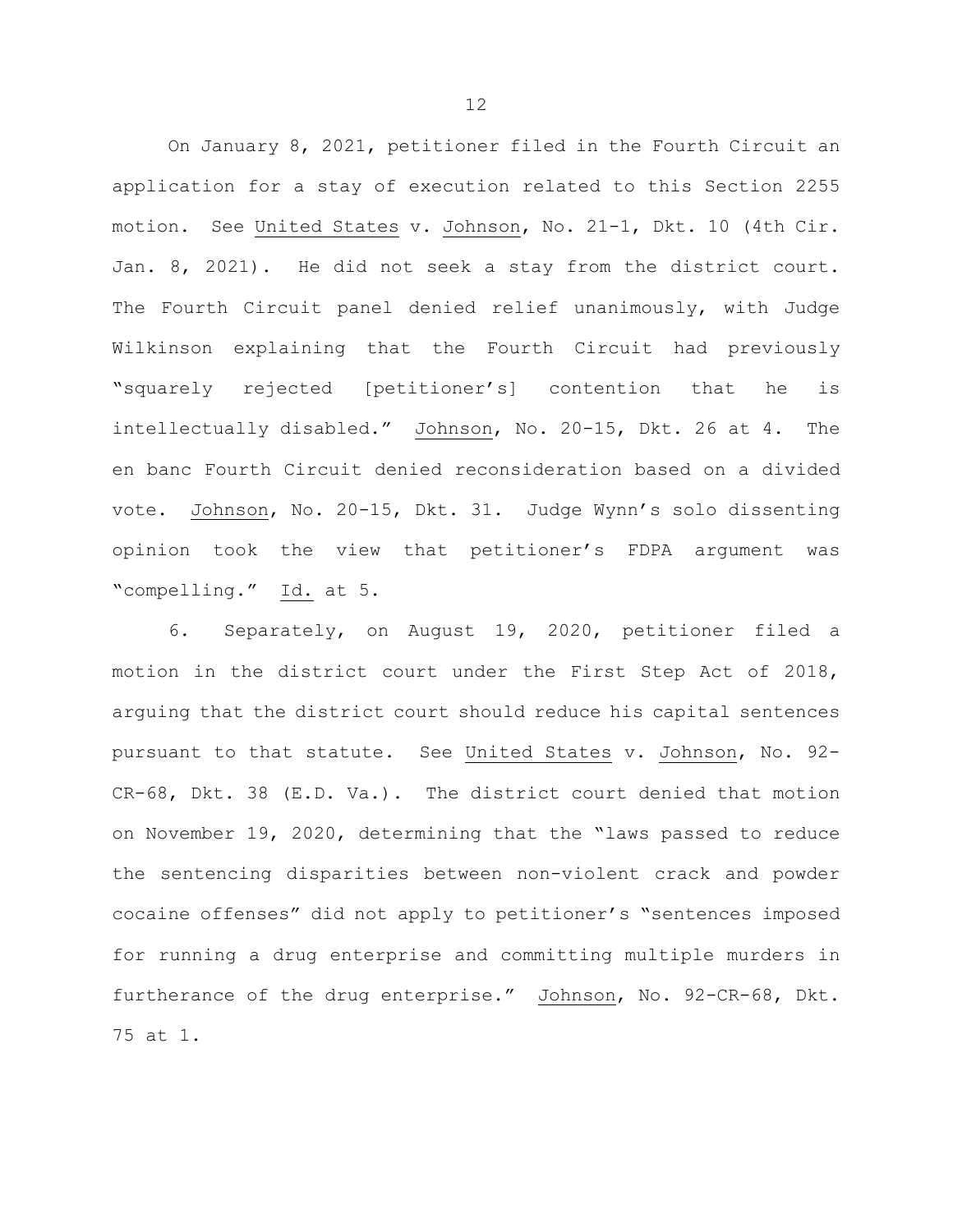The district court explained that Congress passed the Fair Sentencing Act in 2010 to reduce the sentencing disparity between certain crack- and powder-cocaine trafficking offenses. United States v. Roane, No. 92-CR-68, 2020 WL 6370984, at \*6 (E.D. Va. Oct. 29, 2020). It further explained that the Fair Sentencing Act did not, however, "amend the statutory penalties for violent crimes in furtherance of trafficking crack cocaine"; to the contrary, Congress instructed the Sentencing Commission to increase the offense levels for purposes of Guidelines calculations for such violent defendants. Ibid. In December of 2018, Congress then passed the First Step Act, which allowed the retroactive application of the Fair Sentencing Act's reduced-sentencing provisions. Ibid. Subsection 404(a) of the First Step Act defines which offenses are "covered" by that retroactivity provision: "the term 'covered offense' means a violation of a Federal criminal statute, the statutory penalties for which were modified by section 2 or 3 of the Fair Sentencing Act of 2010." Ibid. (quoting First Step Act, § 404(a), 132 Stat. at 5222). The First Step Act provides that a "court that imposed a sentence for a covered offense, may \* \* \* impose a reduced sentence as if sections 2 and 3 of the Fair Sentencing Act of 2010 were in effect at the time the covered offense was committed." Ibid. (quoting First Step Act, § 404(b), 132 Stat. at 5222). Such a sentencing reduction is discretionary, however, as the First Step Act also states that "[n]othing in this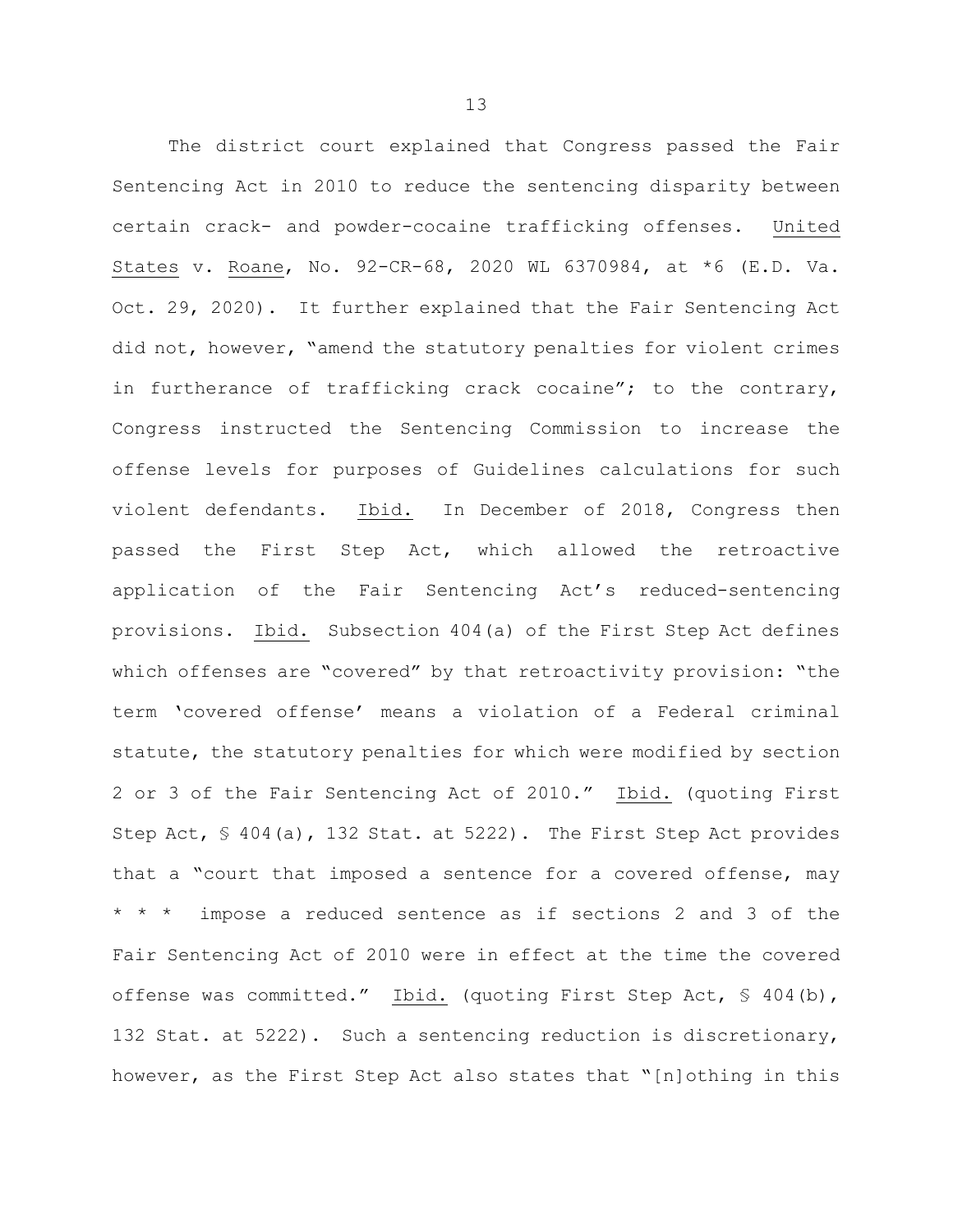section shall be construed to require a court to reduce any sentence." Ibid. (quoting First Step Act, § 404(c), 132 Stat. at 5222).

The district court determined that petitioner's capital murder convictions under 21 U.S.C. 848(e)(1)(A) were not "covered offenses" under the First Step Act. Roane, No. 92-CR-68, 2020 WL 6370984, at \*8. Sections 2 and 3 of the Fair Sentencing Act, the court explained, "expressly affected three criminal statutes: 21 U.S.C. § 841(b)(1), 21 U.S.C. § 960(b) and 21 U.S.C. § 844(a)." Ibid. The Fair Sentencing Act did not explicitly mention 21 U.S.C. 848, the court stated, "for good reason: as \$ 848 targets dangerous drug kingpins while the Fair Sentencing Act seeks to address the sentencing disparity between low-level crack dealers and largescale powder cocaine distributors." Ibid. The court observed that some provisions of  $\S$  848 -- in particular,  $\S$  848(b) -- do cross-reference other statutes that were modified by the Fair Sentencing Act, but that petitioner's own capital convictions were pursuant to Section 848(e)(1)(A), which creates "'a separate crime'" of "killing in furtherance of any one of three distinct predicate offenses." Id. at \*9-\*10. The statutory penalty for that crime, the court explained, was unchanged by the Fair Sentencing Act: it was, and remains, death or life imprisonment with a statutory minimum of 20 years of imprisonment. Id. at \*10.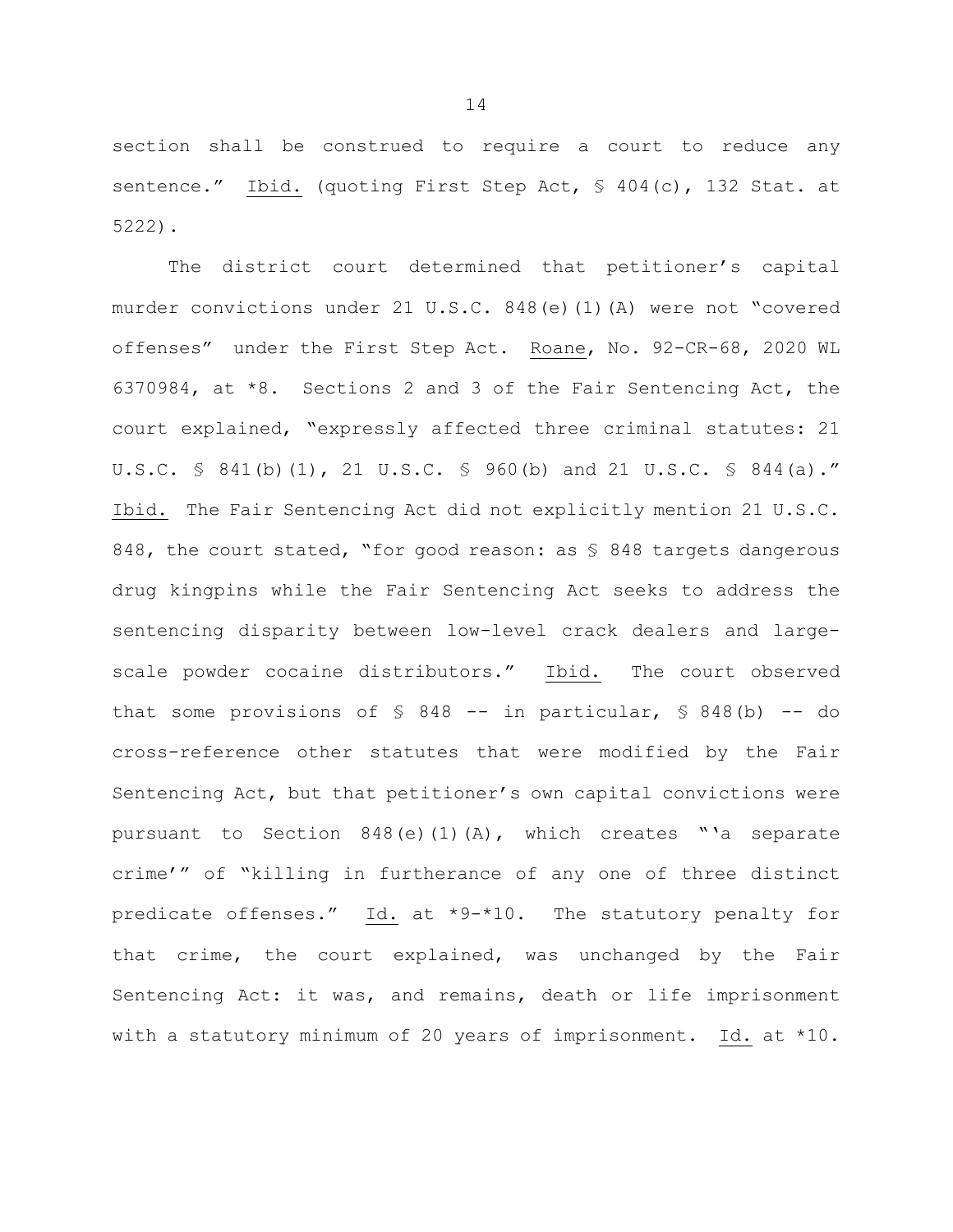The district court rejected petitioner's contention that his Section 848(e)(1)(A) convictions were nonetheless covered on the theory that they included a covered offense -- "engaging in an offense punishable under section  $841(b)(1)(A)''$  -- as a predicate. Roane, No. 92-CR-68, 2020 WL 6370984, at \*10. Instead, the district court explained, the indictment, jury instructions, and verdict form all made it clear that the predicate for petitioner's capital murder convictions under § 848(e)(1)(A) was his engagement in a continuing criminal enterprise, and "neither the Fair Sentencing Act nor the First Step Act extinguished his criminal liability for his CCE conviction." Id. at \*10-\*11. Although the CCE conviction, "in turn, rested on violations of  $\frac{1}{5}$  841(b)(1)(A)," the district court explained that the Fair Sentencing Act's modifications to statutory penalties in § 841 did not affect petitioner's own substantive liability or his statutory penalty under Section 848. Id. at \*11-\*12. In these circumstances, the district court determined, the First Step Act would only apply to petitioner's capital convictions if it defined a covered offense not only as "a violation of a Federal criminal statute, the statutory penalties for which were modified by section 2 or 3 of the Fair Sentencing Act of 2010," but also to include "a violation of a Federal criminal statute that rests on the violation of a Federal criminal statute, the statutory penalties for which were modified by section 2 or 3 of the Fair Sentencing Act of 2010."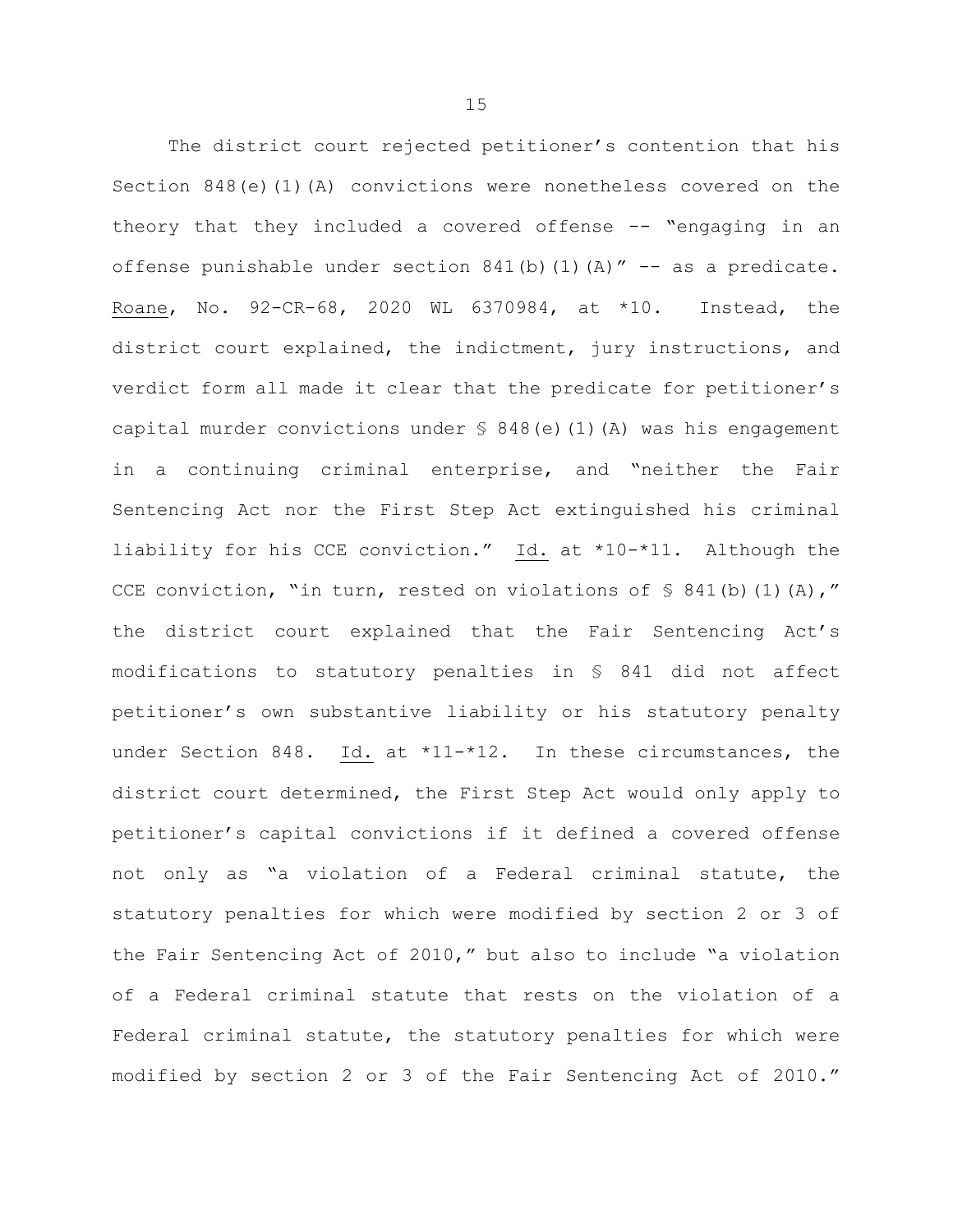Id. at \*12. But "Congress did not write the First Step Act this broadly." Ibid.

The district court also observed that following the First Step Act's instruction to "impose a reduced sentence as if sections 2 and 3 of the Fair Sentencing Act of 2010 \* \* \* were in effect at the time the covered offense was committed" would be nonsensical as applied to petitioner's capital murder convictions, because the Fair Sentencing Act -- which adjusted the penalty scheme for offenses involving certain quantities of crack cocaine -- had no effect on the penalty or any other aspects of petitioner's sentencing for those crimes. Roane, No. 92-CR-68, 2020 WL 6370984, at \*13. And the court further observed that resentencing petitioner pursuant to the First Step Act would be in tension with the statute under which petitioner was convicted, which "mandated the imposition of the death penalty upon the jury's recommendation." Id. at \*16. The First Step Act did not, the district court noted, "expressly vest the courts with the discretion or authority to impanel a new sentencing jury." Ibid. Especially given the First Step Act's permissive language about resentencing, the district court declined to find in it discretion to reopen a capital sentencing proceeding and resentence "the most violent drug offenders." Ibid. The district court observed that while several courts had considered "similar, but not identical" issues, in "the only published circuit court opinion to address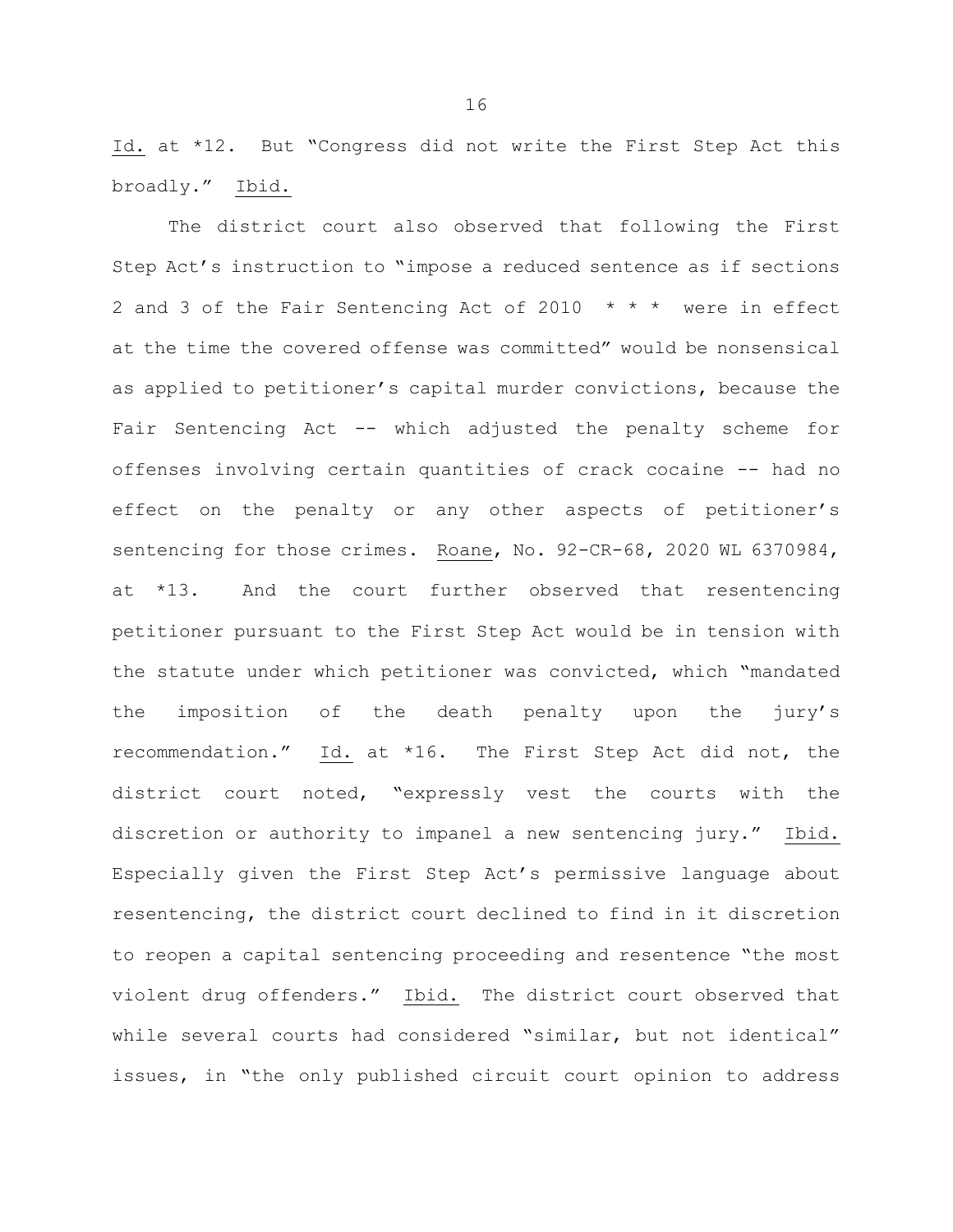an § 848(e)conviction under the First Step Act, the Sixth Circuit came to the same conclusion as the Court does here." Id. at \*17 (citing United States v. Snow, 967 F.3d 563, 564 (6th Cir. 2020)).

Finally, the district court agreed that two of petitioner's non-capital convictions were for "covered offenses" under the First Step Act, but declined to exercise its discretion to reduce petitioner's sentences for those counts. Johnson, No. 92-CR-68, Dkt. 75 at 10. The court emphasized that petitioner "murdered multiple people on different occasions in cold blood" and "maimed several others," and that his victims included "innocent bystanders." Id. at 11. Although the district court considered petitioner's "good conduct and rehabilitative efforts while in prison," the court determined those factors did not outweigh the numerous factors militating in favor of petitioner's existing sentence. Id. at 11-13. Ultimately, the district court observed, petitioner's "jury -- speaking on behalf of the community - unanimously decided that this heinous serial killer" deserved the death penalty, and the court "refuse[d] to overturn the will of the community." Id. at 14.

Petitioner filed a notice of appeal from the district court's denial of his First Step Act motion, but he did not seek to expedite that appeal. See United States v. Corey Johnson, No. 20-15 (4th Cir.). Then, on January 7, 2021, again without first seeking a stay from the district court, petitioner filed a motion in the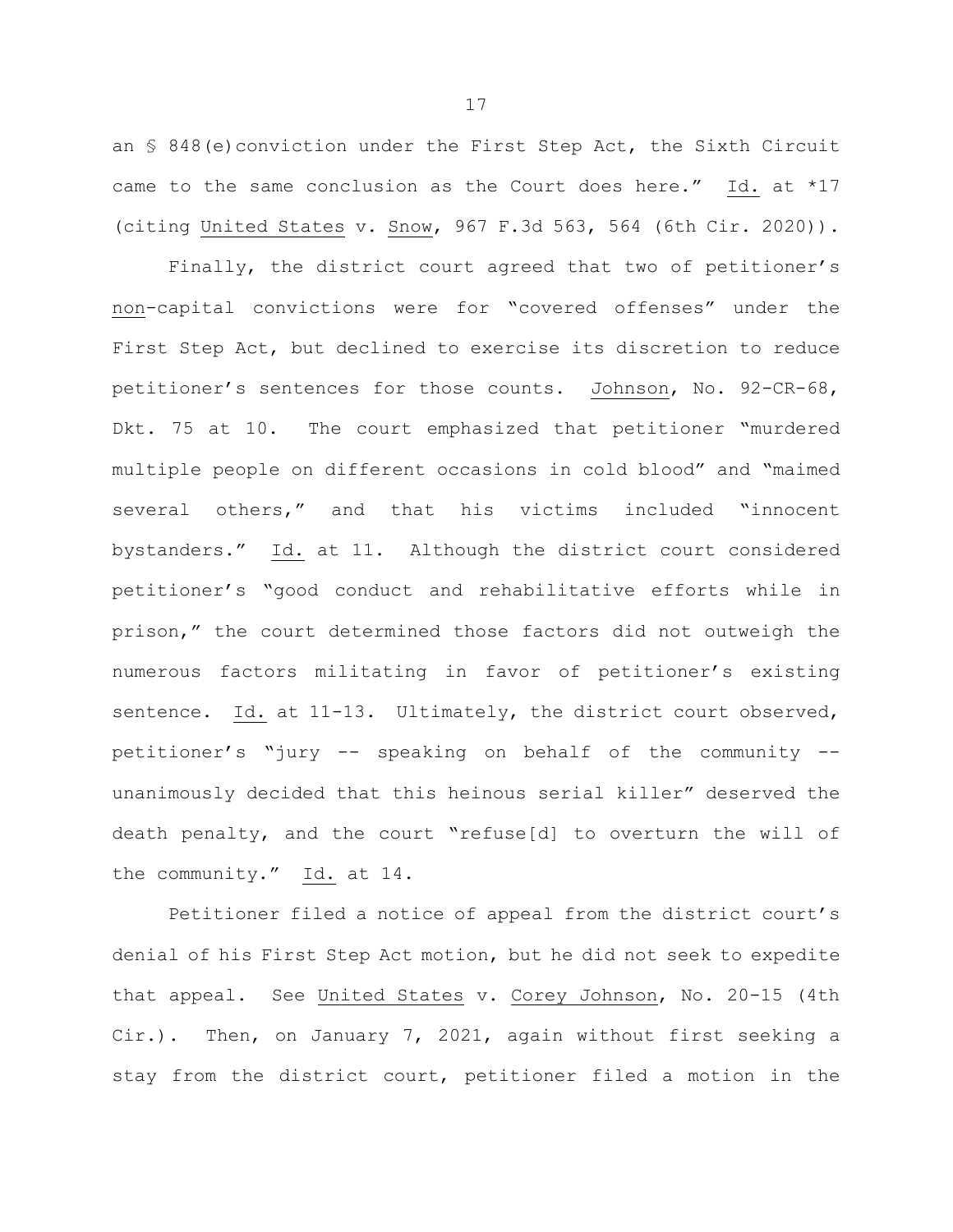Fourth Circuit for a stay of execution based on First Step Act motion. See id. Dkt. 15. A panel of the Fourth Circuit denied petitioner's motion for a stay. Judge Motz dissented because, in her view, "[petitioner]'s claim that his conviction under 21 U.S.C. § 848(e)(1)(A) is a covered offense under the First Step Act presents a novel question that is deserving of further consideration." Id. Dkt. 26 at 8. The en banc Fourth Circuit then denied rehearing. Id. Dkt. 31. Judge Wynn, in an opinion that the other dissenting judges did not join, opined that petitioner's capital murder convictions were "covered offenses" under the First Step Act. Id. at 4.

### ARGUMENT

The application for a stay of execution should be denied. A movant seeking a stay pending review must establish "a reasonable probability that four Members of the Court would consider the underlying issue sufficiently meritorious for the grant of certiorari" in addition to "a significant possibility of reversal of the lower court's decision." Barefoot v. Estelle, 463 U.S. 880, 895 (1983) (citation omitted). The movant must also establish "a likelihood that irreparable harm will result if that decision is not stayed." Ibid. (citation omitted). And once the movant satisfies those prerequisites, the Court considers whether a stay is appropriate in light of the "harm to the opposing party" and "the public interest." Nken v. Holder, 556 U.S. 418, 435 (2009).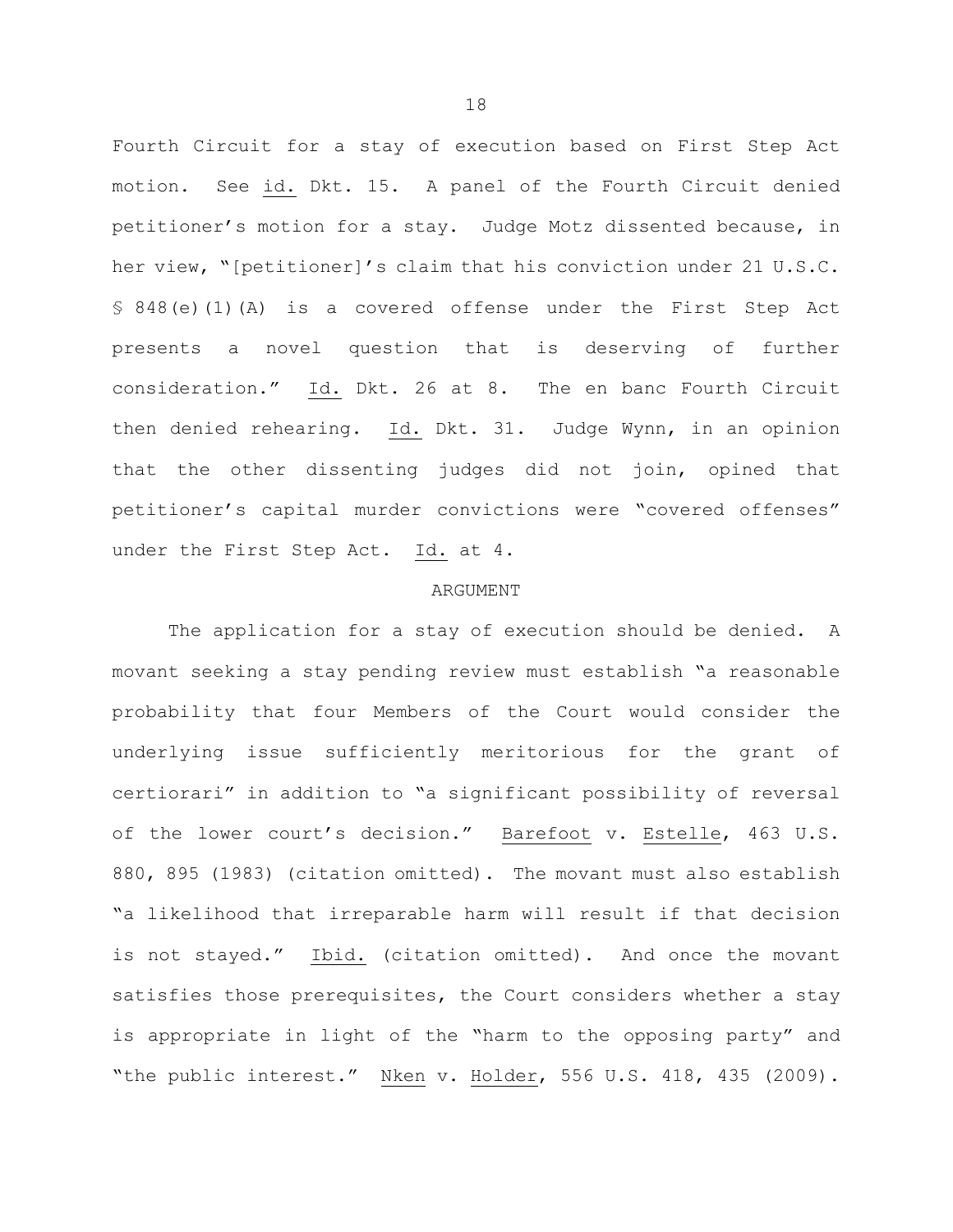This Court has applied "a strong equitable presumption against the grant of a stay where a claim could have been brought at such a time as to allow consideration of the merits without requiring entry of a stay." Hill v. McDonough, 547 U.S. 573, 584 (2006). And where, as here, "the relief requested" was not "first sought" in the district court, an "application for a stay will not be entertained" except "in the most extraordinary circumstances." Supreme Ct. R. 23.3.

Petitioner cannot satisfy those standards. His claims are both factually and legally infirm, and the balance of equities weighs heavily against relief.

- I. PETITIONER HAS FAILED TO SHOW THAT THIS COURT IS LIKELY TO REVIEW AND REVERSE THE SEVENTH CIRCUIT'S DECISION
	- A. Petitioner Cannot Establish A Likelihood Of Success On The Merits of His FDPA Claim

Petitioner's FDPA claim fails twice over: This is an unauthorized successive habeas petition, and petitioner has not established that he is intellectually disabled. This Court rejected a similar argument by a death-row inmate in Bourgeois v. Watson, 977 F.3d 620 (7th Cir.), cert. denied, 141 S. Ct. 507 (2020), and should follow that same course here.

1. Under the Antiterrorism and Effective Death Penalty Act of 1996 (AEDPA), 110 Stat. 1214, a state or federal prisoner may not file a "second or successive" motion for federal postconviction relief without first obtaining authorization from the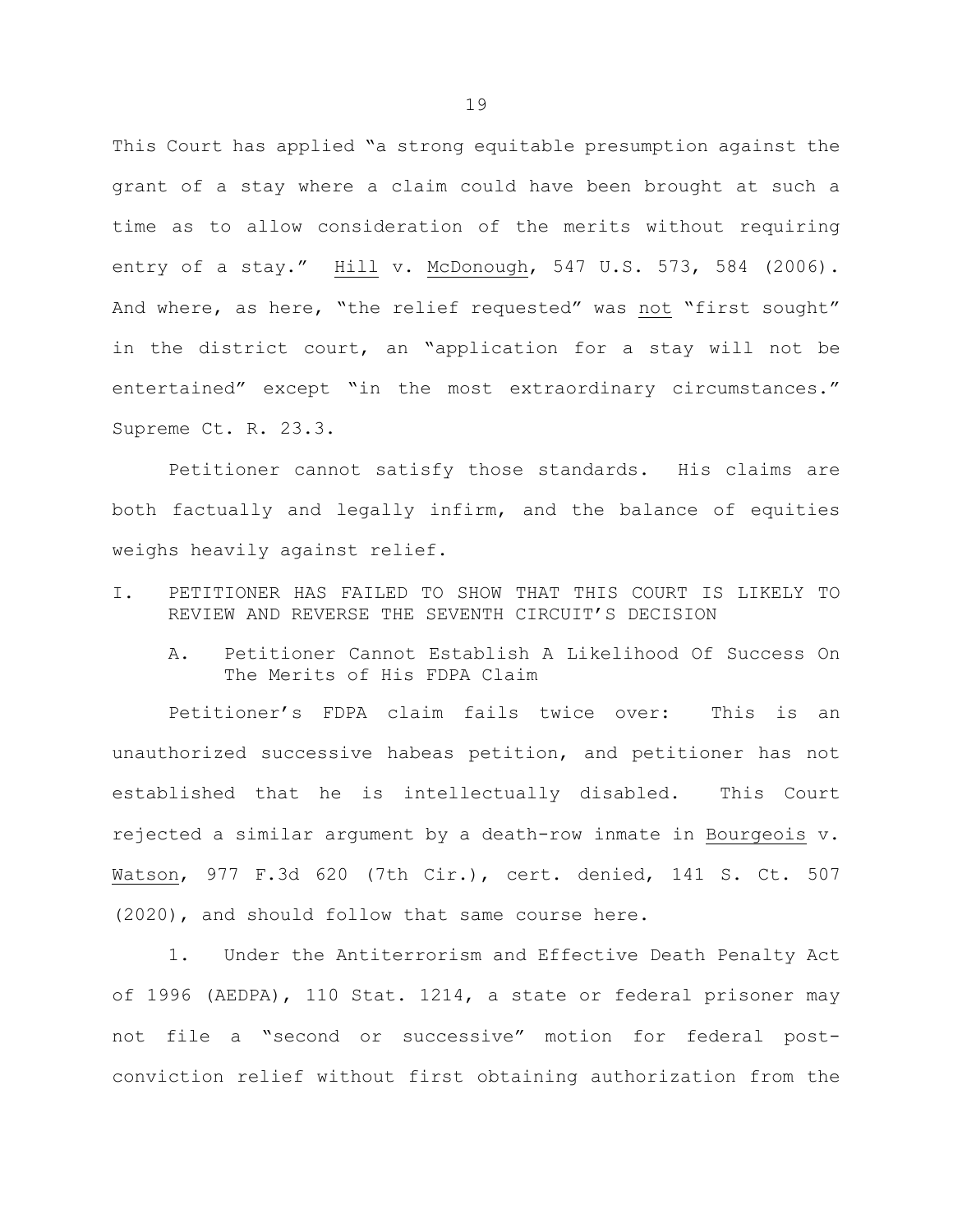appropriate court of appeals. 28 U.S.C. 2244(b)(2) and (3), 2255(h). The court of appeals may authorize such a motion only if the court certifies that the motion contains: "(1) newly discovered evidence that, if proven and viewed in light of the evidence as a whole, would be sufficient to establish by clear and convincing evidence that no reasonable factfinder would have found the movant guilty of the offense; or (2) a new rule of constitutional law, made retroactive to cases on collateral review by the Supreme Court, that was previously unavailable." 28 U.S.C. 2255(h); see 28 U.S.C. 2244(b)(2)(A) and (B). When, as here, the prisoner has not obtained the required certification, the district court lacks jurisdiction to entertain the motion. See Burton v. Stewart, 549 U.S. 147, 153 (2007) (per curiam).

The statutory phrase "second or successive" as used in AEDPA is a "term of art." Magwood v. Patterson, 561 U.S. 320, 332 (2010) (quoting Slack v. McDaniel, 529 U.S. 473, 486 (2000)). In Panetti v. Quarterman, 551 U.S. 930 (2007), this Court held that a prisoner's claim that his current mental illness rendered him incompetent to be executed, see Ford v. Wainwright, 477 U.S. 399 (1986), raised for the first time in a second petition for writ of habeas corpus, was not "second or successive" because it was not ripe until after his first petition was filed. Panetti, 551 U.S. at 946-947. The Court explained that Ford claims generally "are not ripe until after the time has run to file a first federal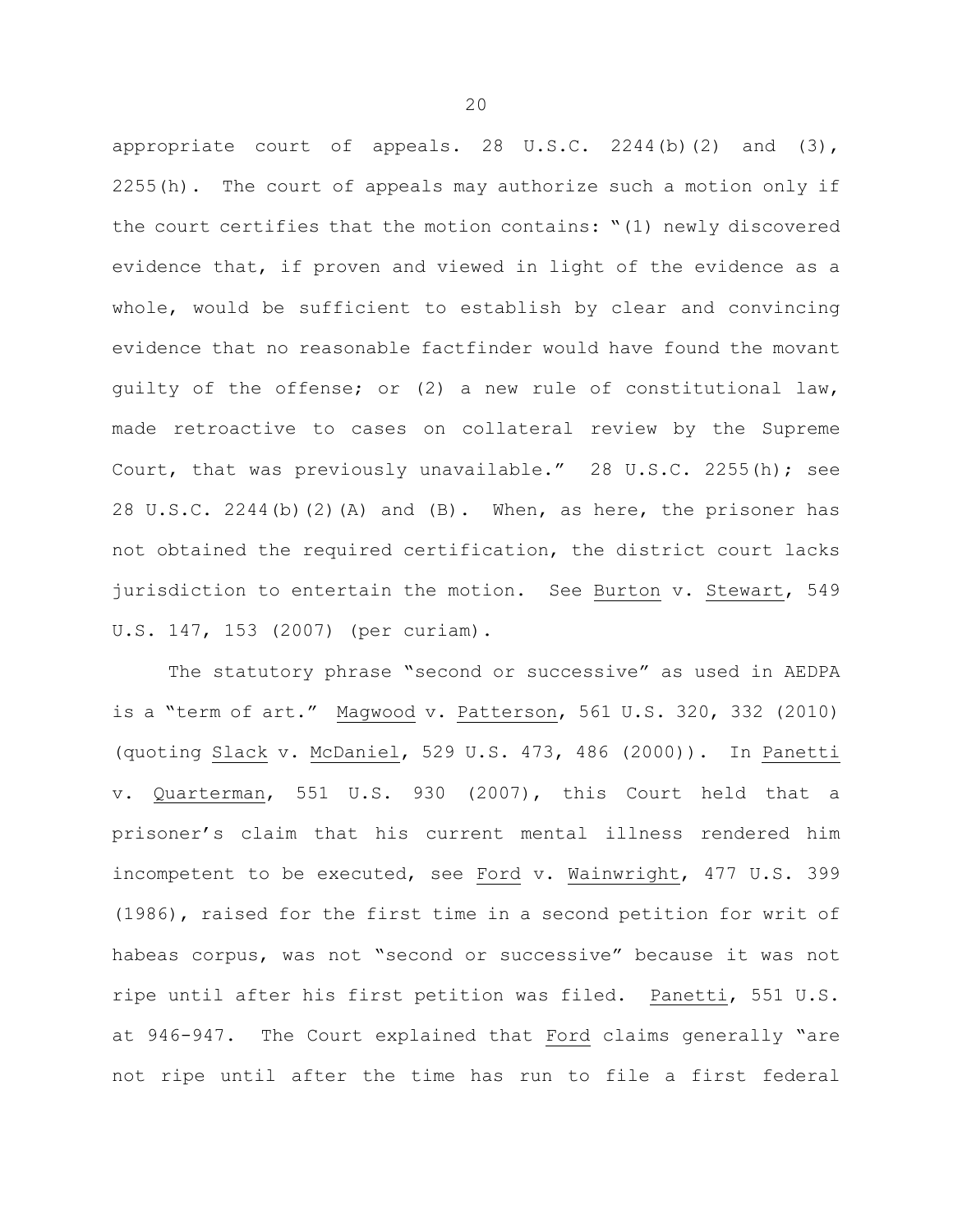habeas petition," and they ripen, if at all, only when execution is imminent. See id. at 943, 946.

As the district court recognized, petitioner's claim of permanent intellectual disability is not comparable to the competency claim at issue in Panetti, and petitioner therefore errs in asserting that his claim was "unripe" until now. Johnson, 2021 WL 17809 at \*8-\*9. Unlike competency, which may "come and go," intellectual disability is "a permanent condition that must manifest before the age of 18." Bourgeois, 977 F.3d at 637 (citing Atkins, 536 U.S. at 318); see Busby v. Davis, 925 F.3d 699, 714 (5th Cir. 2019), cert. denied, 140 S. Ct. 897 (2020); Williams v. Kelley, 858 F.3d 464, 472 (8th Cir. 2017). Petitioner's intellectual disability claim not only "ripened years ago," he in fact pursued it "years ago" and received rulings on the merits from the district court and court of appeals.Johnson, 2021 WL 17809, at \*8; see Roane, 378 F.3d at 408–09.

Petitioner contends that he has discovered new evidence since then, and that medical literature has evolved, but those discoveries would not make his claim newly ripe, nor would they make claims alleging such evidence non-successive. To the contrary, AEDPA explicitly addresses the issue of claims based on newly discovered evidence by allowing some -- but not all -- such claims to be brought as successive collateral attacks under § 2255(h)(1). Petitioner has sought to circumvent rather than to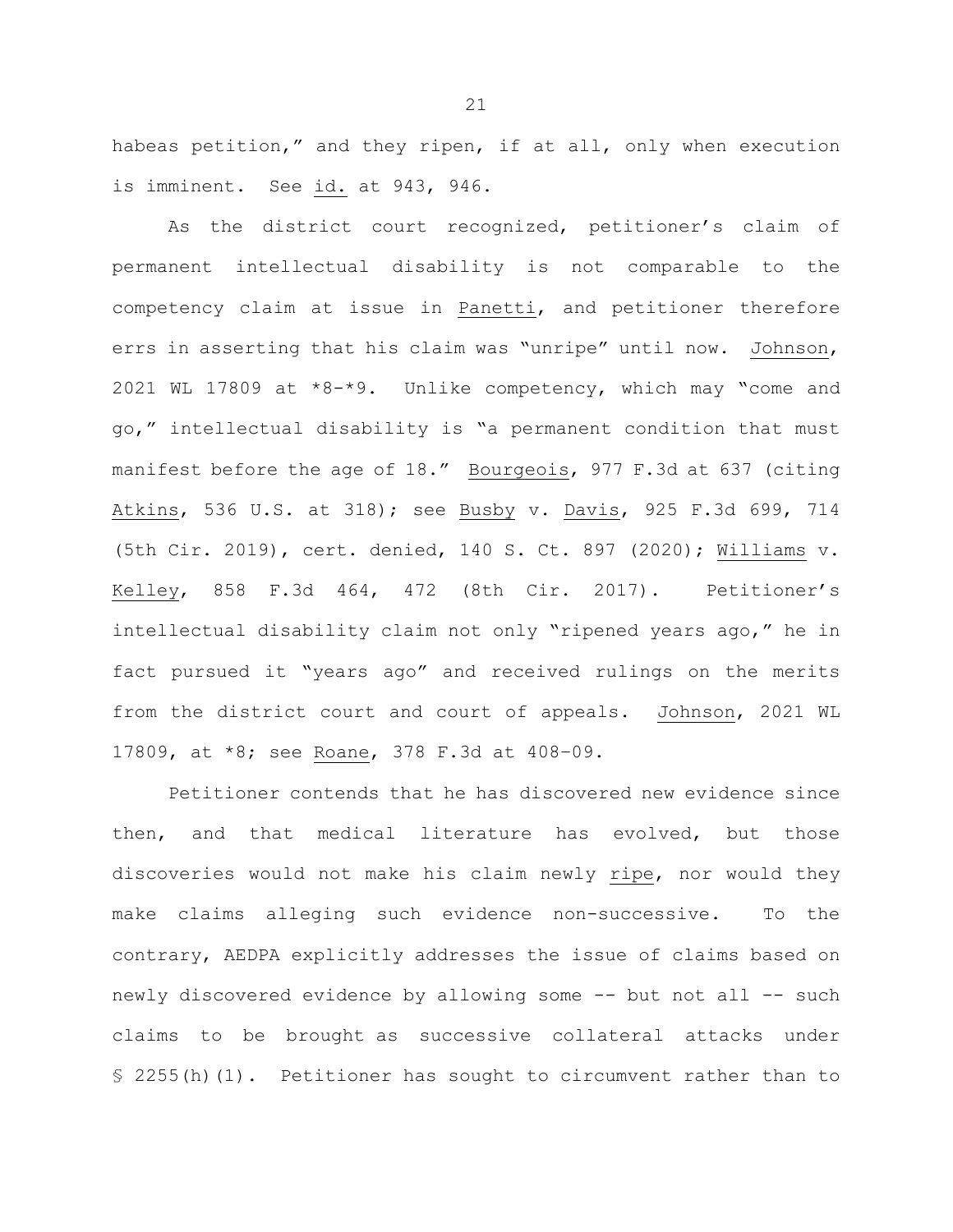satisfy that provision of AEDPA here. He cites no court of appeals that would permit this approach to successive post-conviction litigation, and the government is aware of none.

Petitioner also contends that, regardless of whether he was able to, and did, litigate an intellectual-disability claim in the past, "[21 U.S.C.] § 848 and [18 U.S.C.] § 3596 create an independent, substantive prohibition on the implementation of the sentence based on intellectual disability" that permits readjudication of intellectual disability immediately prior to an execution. Pet. Stay Mot. (4th Cir. 2[1](#page-22-0)-1) at  $8.1$  Specifically, petitioner argues that the FDPA's prohibition on executing a person who "is" intellectually disabled means that he must be given the opportunity to bring a new intellectual-disability claim today, based on current medical standards. But as the district court explained, petitioner's reliance on the verb tense is misplaced. Johnson, 2021 WL 17809, at \*10. Congress's use of the present tense simply reflects the fact that "[i]ntellectual disability is a permanent condition that must manifest before the age of 18."

ī

<span id="page-22-0"></span><sup>&</sup>lt;sup>1</sup> Petitioner was convicted prior to the enactment of the FDPA, and his sentence is controlled by the now-repealed procedures in 21 U.S.C. Section 848. As the district court observed, however, "§ 848(l) and § 3596(c) contain identically worded prohibitions on executing intellectually disabled individuals." Johnson, 2021 WL 17809, at \*4 n.5. Because petitioner has focused his claim on the FDPA provision, the government does so as well.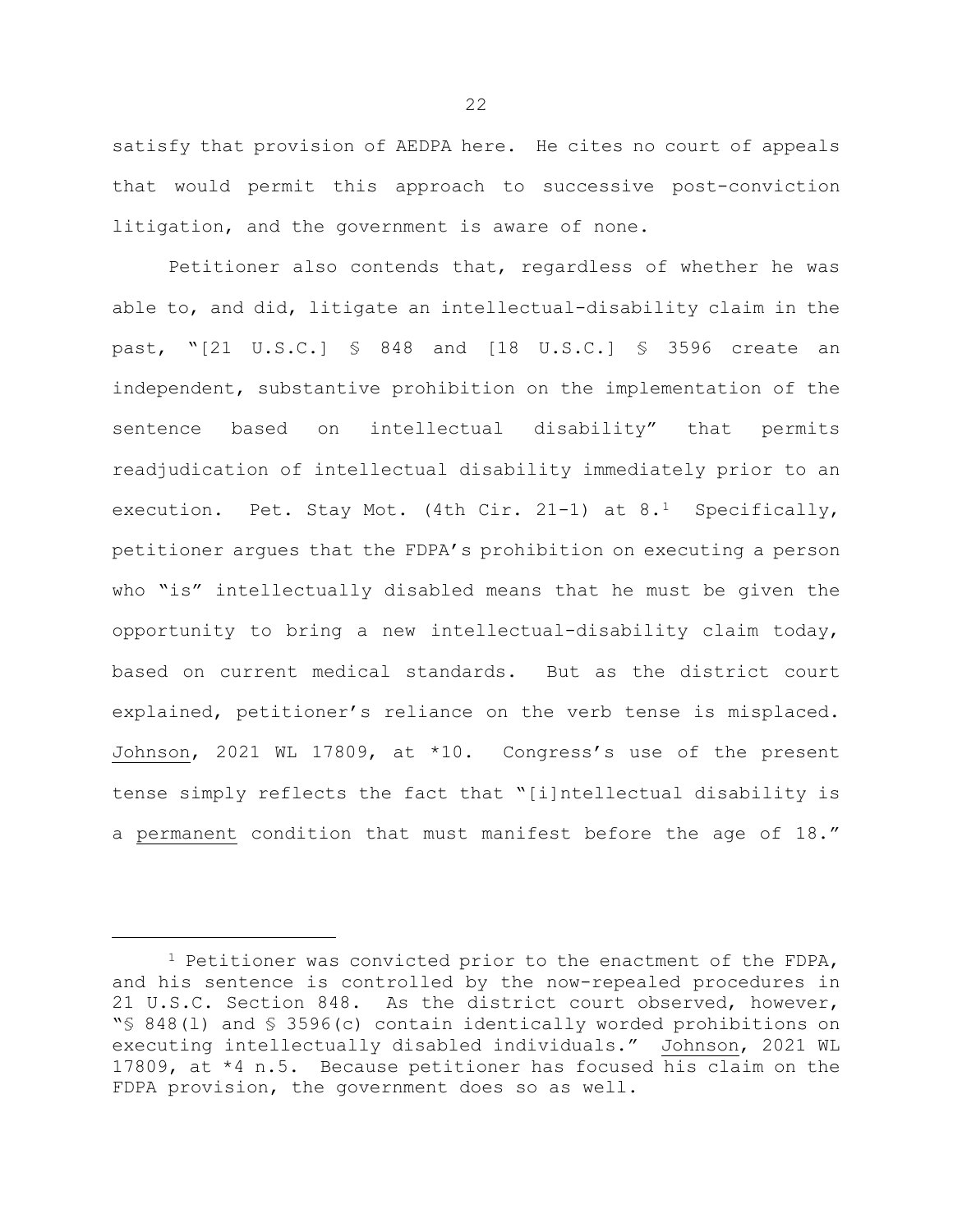Bourgeois, 977 F.3d at 637 (emphasis added); see Atkins, 536 U.S. at 318.

Given the early manifestation and continuous nature of intellectual disability, it would not have made sense for Congress to have phrased the statute differently, so as to proscribe, for example, "the execution of someone who merely 'was' intellectually disabled when they were sentenced, or who 'will be' intellectually disabled when their sentence is carried out." Bourgeois, 977 F.3d at 637. Thus, unlike a competency claim -- which challenges the implementation of the sentence during a particular, potentially transient, period of time -- a claim of intellectual disability asserts that the sentence can never be carried out and is thus fundamentally unlawful. Such a challenge to the inherent lawfulness of the sentence is the proper subject of a Section 2255 motion, see 28 U.S.C. 2255(a), and petitioner errs in suggesting that his claim that he "is" intellectually disabled is different from the claim adjudicated in his Section 2255 proceedings. The district court and court of appeals in those proceedings considered whether petitioner "is" intellectually disabled and determined that he is not. See Johnson, 2021 WL 17809, at  $*$  9.

For the same reasons, petitioner errs in arguing that the FDPA's mention of pregnancy, incompetency, and intellectual disability in proximity to each other supports his claim. As the district court explained -- and the plain text confirms --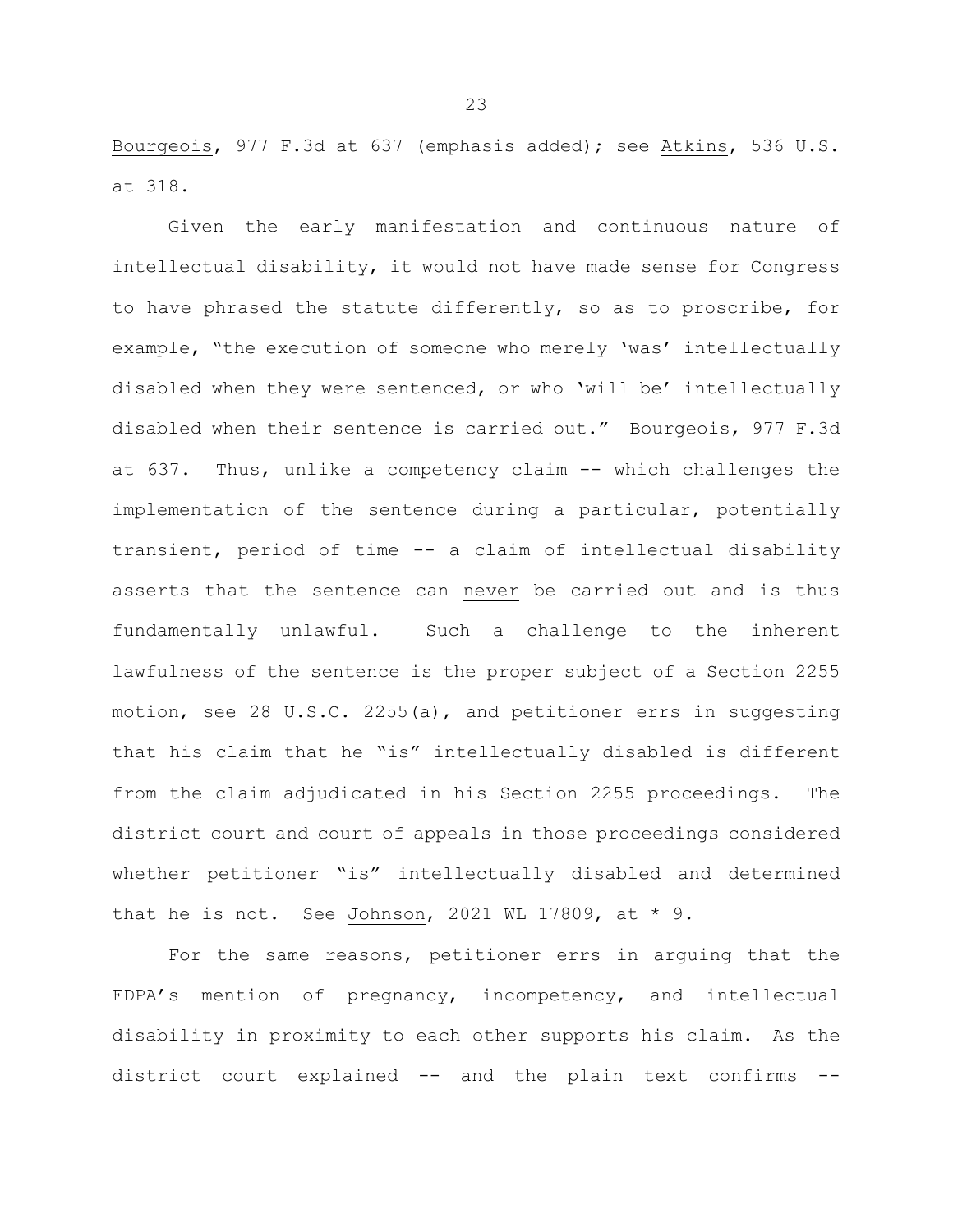§ 3596(c) "concerns who the Government may not execute. It does not concern when to determine ineligibility." Johnson, 2021 WL 17809, at \*10. That pregnancy and incompetency are conditions evaluated at the eve of execution therefore does not mean that a court must also "re-review a determination of intellectual disability, particularly when the defendant's ineligibility would stem from a condition that has not developed since the previous determination." Ibid. Notably, although Congress provided that a death sentence could not be carried out "upon a woman while she is pregnant," 18 U.S.C. 3596(b) (emphasis added) -- implying a transient condition -- it did not use the same language in Section 3596(c).

Petitioner also argues that § 3596(c) "demonstrates that [a] determination must be made [as to a defendant's intellectual disability] when an execution date is set" because it limits the circumstances in which a sentence of death may "be carried out" or "implemented." Pet. Stay Mot. (4th Cir. 21-1) at 9; Stay App. 17- 18. But while it is true that § 3596(c) bars the death penalty from being "carried out" on a person with an intellectual disability, "it does not follow," as the district court recognized, "that a determination on a defendant's intellectual disability must occur shortly before execution." Johnson, 2021 WL 17809, at \*10. To the contrary, if petitioner had proven his intellectual disability when he previously raised the issue  $-$ - at sentencing,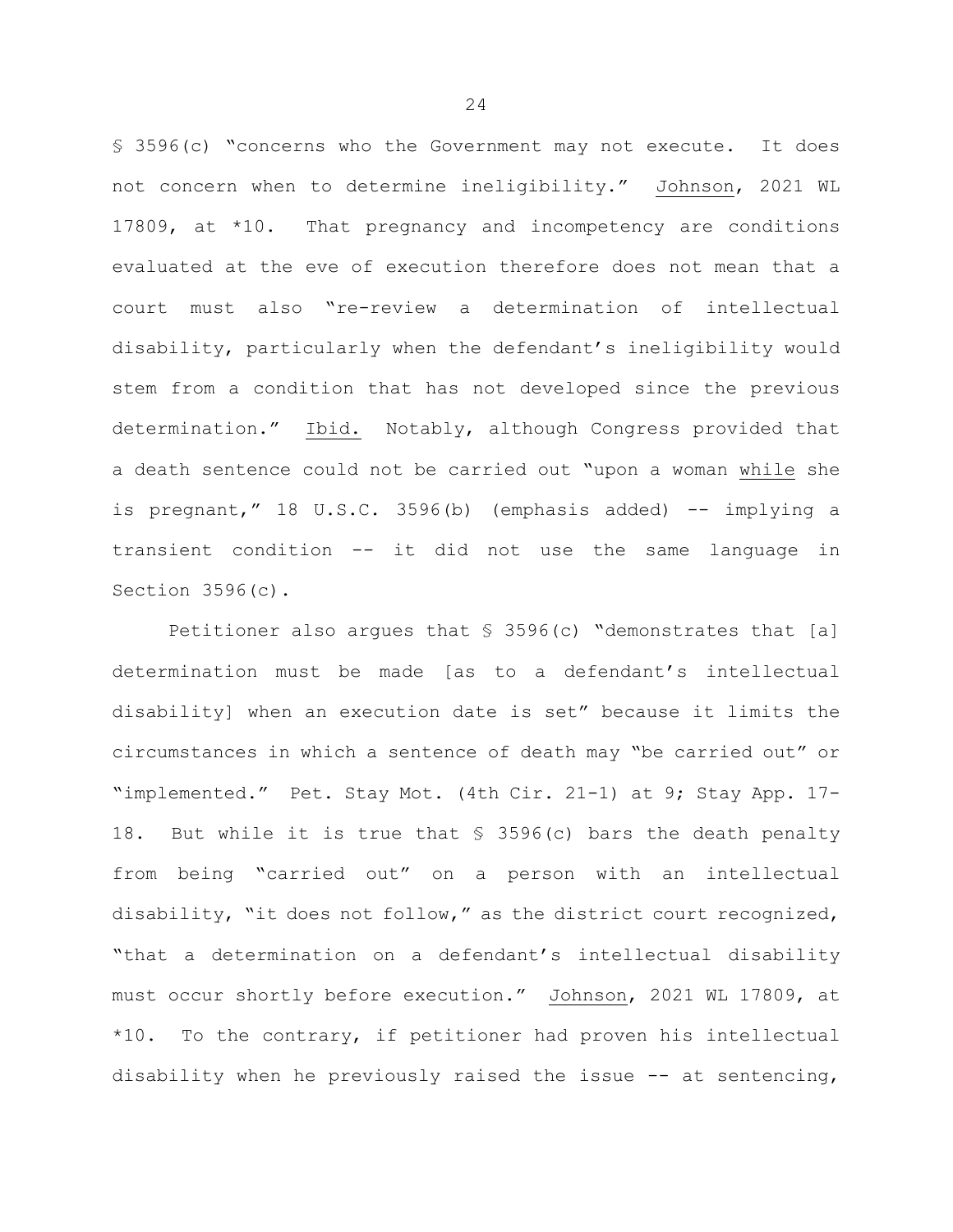or in his first collateral attack -- that finding would have "prevent[ed] the death sentence from being 'carried out'" or "implemented" at any time. Ibid.<sup>[2](#page-25-0)</sup>

Petitioner does not contend that the court of appeals' decision conflicts with any decision of another court of appeals. The Seventh Circuit's decision in Bourgeois, on which the district court relied, is the only circuit-court decision to address the availability of successive intellectual disability claims under the FDPA. Bourgeois, 977 F.3d 620. That decision is consistent with other courts of appeals' decisions that have rejected similar attempts to relitigate intellectual-disability claims. See Williams v. Kelley, 858 F.3d 464, 472 (8th Cir. 2017) (per curiam), (explaining that "an Atkins claim ripens before an execution is imminent and thus is governed by the requirements of [AEDPA] if raised in a second or successive habeas petition."); Busby v. Davis, 925 F.3d 699, 713 (2019), cert. denied, 140 S. Ct. 897 (2020) (explaining that intellectual disability is "a permanent condition that must have manifested before the age of 18," and

Ĩ.

<span id="page-25-0"></span><sup>2</sup> Contrary to petitioner's suggestion, the government did not endorse his reading of § 3596(c) in United States v. Higgs, No. 20-927. See Stay App. at 18 n.5. The issue in Higgs pertains to § 3596(a), not § 3596(c). Section 3596(a) addresses which state's law will govern the manner of implementation of a death sentence, and thus implicates a condition that can  $-$  and in Higgs, did  $$ change. The onset of intellectual disability, however, must occur by age 18, and is not a circumstance that changes between the imposition and implementation of the sentence. Bourgeois, 977 F.3d at 637.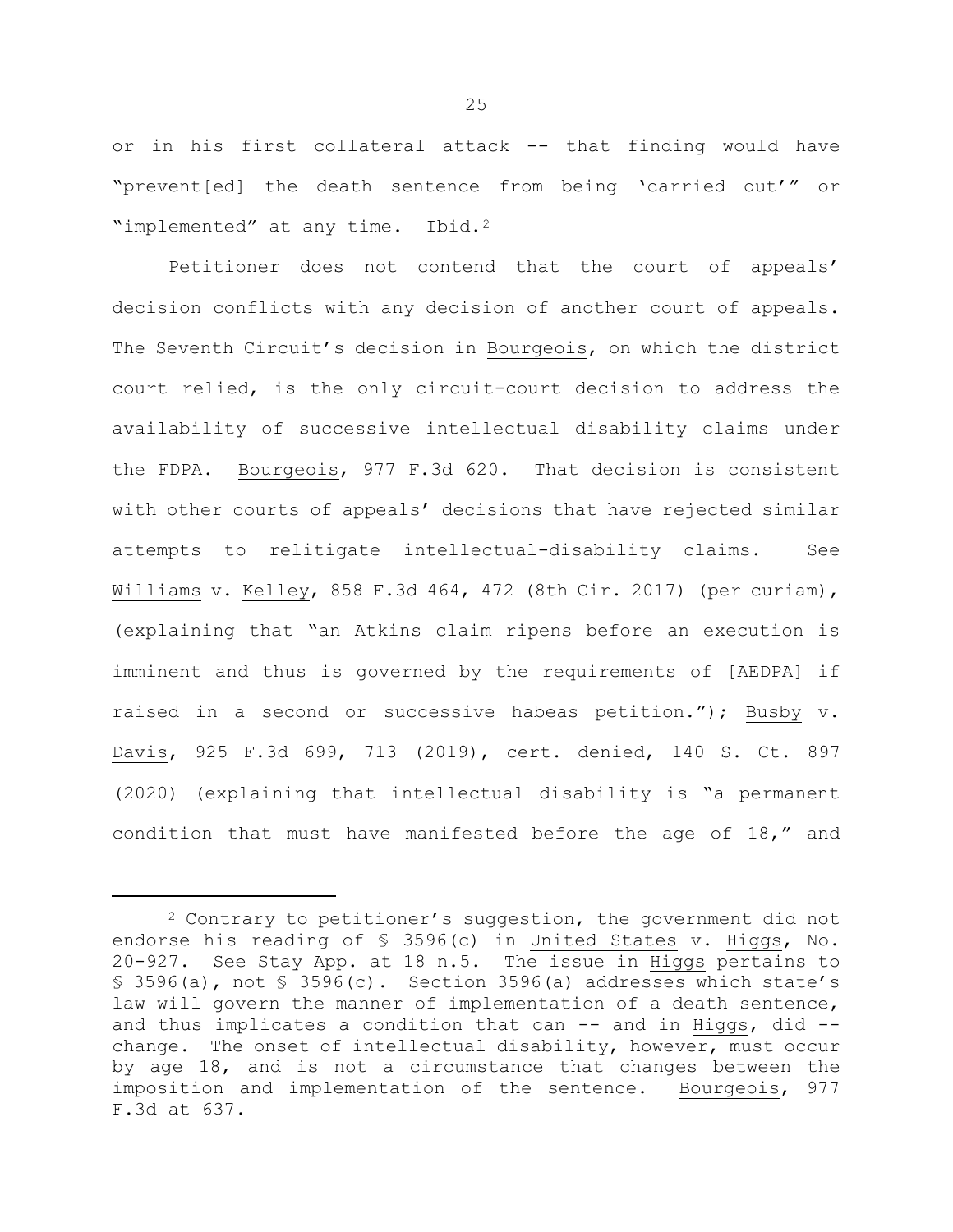"[a] person who is found to be intellectually disabled is permanently ineligible to be executed")[.3](#page-26-0)

2. Even if petitioner's claim were not barred by AEDPA, it would fail because he cannot demonstrate that his underlying intellectual disability claim has merit. The district court and Fourth Circuit were correct in rejecting petitioner's intellectual disability claims in his first § 2255 petition. By filing this action shortly before his execution, petitioner has deprived the courts and the government of the time to conduct a fine-grained analysis of each of his contentions. Fortunately, however, the extensive evidence from prior proceedings establishes that petitioner does not have an intellectual disability that precludes the application of the death penalty.

Petitioner was convicted of being an "organizer, supervisor, or manager with respect to five or more persons" in a continuing criminal enterprise -- specifically, "a substantial drugtrafficking conspiracy that lasted from 1989 through July of 1992" and that spanned multiple states. Tipton, 90 F.3d at 868. The court of appeals found "more than sufficient" evidence to support the supervisory aspect of this charge, as the "record reveals - certainly supports findings beyond a reasonable doubt -- that"

Ĩ.

<span id="page-26-0"></span><sup>&</sup>lt;sup>3</sup> To the extent that petitioner briefly relies on legislative history, see Stay App. 19, that argument lacks merit for the reasons explained in the government's opposition brief in Bourgeois, supra.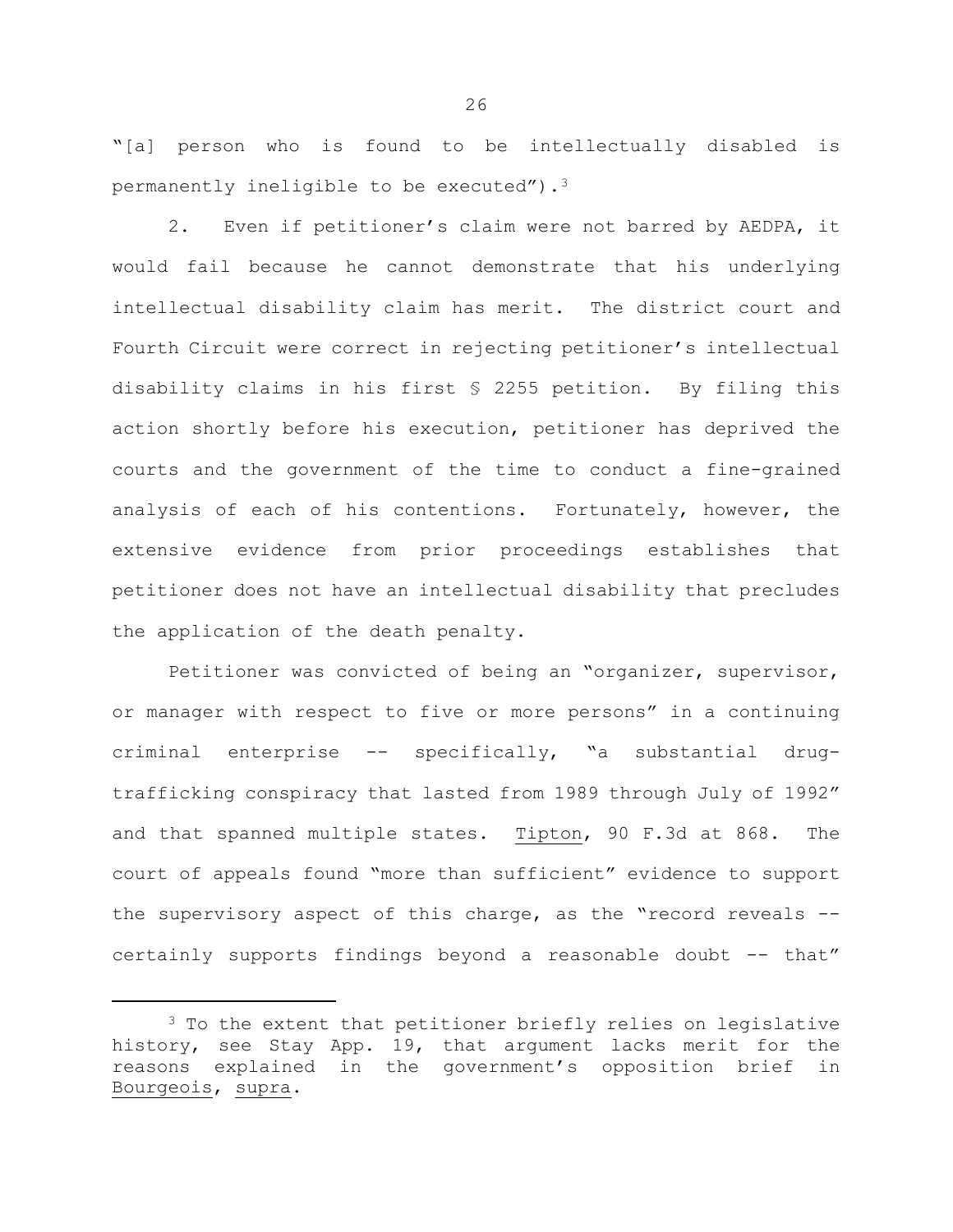petitioner and two of his co-defendants supervised multiple "'workers'" while "acting as principal 'partners' in a concerted drug trafficking enterprise, and that some of these [workers] served variously not only as street dealers for the enterprise but as sometime chauffeurs, hideout providers, weapons-keepers, and general underlings for each" defendant. Id. at 890. As the district court aptly stated, "[t]he transcript is simply littered with testimony supporting the supervision element" under  $\S$  848(c). District Ct. Op. at 31 n.11 (citing for petitioner's conviction, Trial Tr. at 1162, 1582–83, 1683–84, 1690–92, 1705–8, 1711, 1720, 1888, 1891, 1895, 1897, 1899, 1901, 1921, 2321–22, 2340, 2343, 2374, 2546–48, 2550, 2698, 2703, 2706, 2709, 2720)).

That evidence is inconsistent with petitioner's current claim that he is so intellectually disabled that he cannot function in society, is easily manipulated by others, and ultimately lacks the "moral culpability" for his crimes that justifies imposition of the death penalty. Hall v. Florida, 572 U.S. 701, 709 (2014) (explaining that "[r]etributive values are  $* * * ill$ -served by executing those with intellectual disability" because "[t]he diminished capacity of the intellectually disabled lessens moral culpability"). Indeed, in cross-examining petitioner's expert during the penalty proceeding, the government asked, "[i]f the testimony was that indeed [petitioner] was one of the people who organized and supervised people to distribute drugs, that's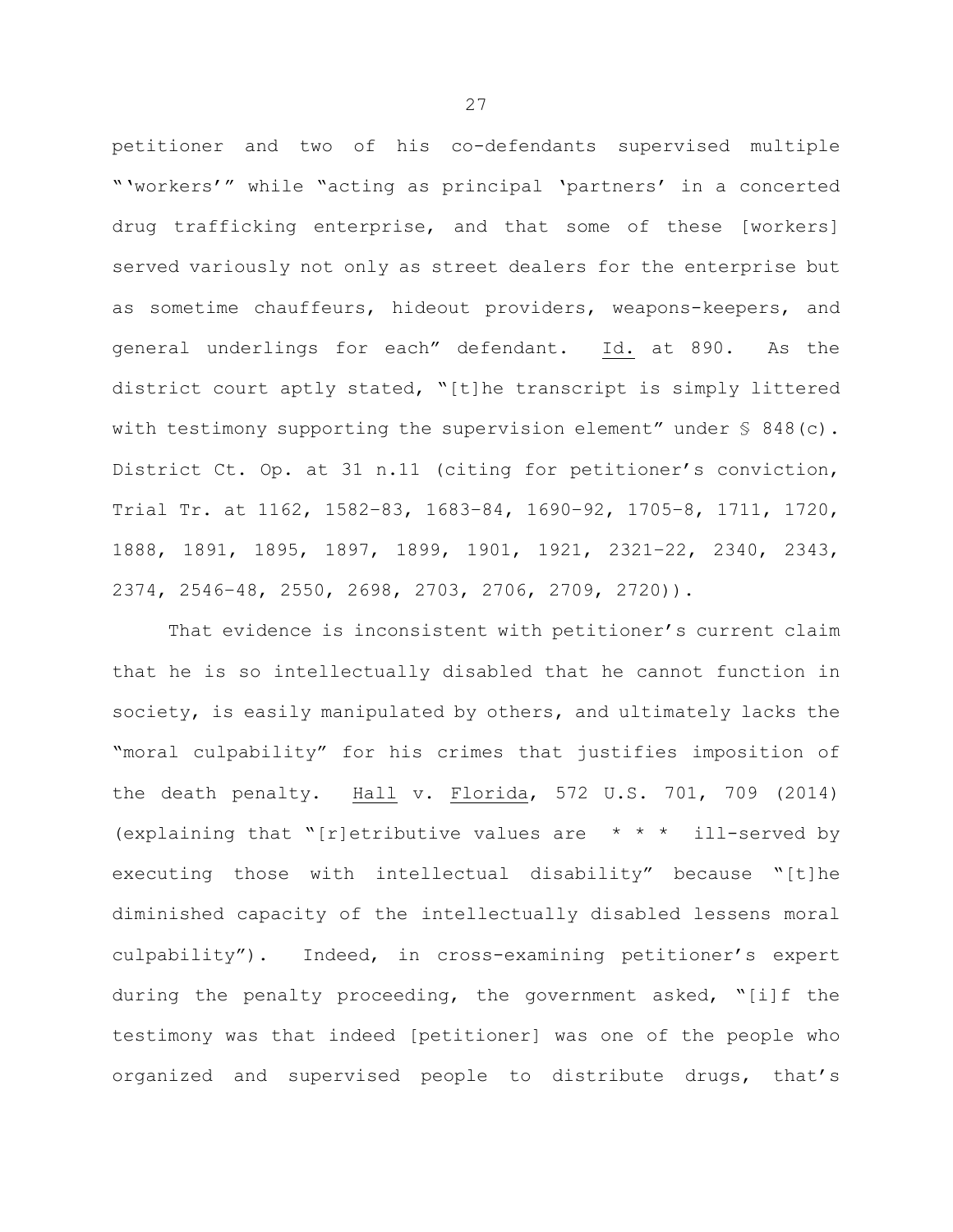inconsistent with mild mental retardation, or close to it." Trial Tr. at 3701. Petitioner's expert responded, "I would be very skeptical of that, yes." Ibid. The jury acted well within its discretion in weighing the evidence that petitioner presented on his intellectual abilities and concluding that the seven death sentences were warranted.

In opining on whether petitioner has an intellectual disability that precludes a death sentence, the experts on whom he now relies -- the same experts whose reports he submitted in connection with his 2016 clemency petition -- avoid discussing whether petitioner's multi-year criminal conduct can be squared with their conclusions about his intellectual disability. Petitioner's new experts never confront the voluminous trial record and ignore the jury's factual findings, upheld by the Fourth Circuit on appeal. Instead, petitioner's new experts focus on the expert trial testimony of Dr. Dewey Cornell, a professor at the University of Virginia, who determined that petitioner was not intellectually disabled.

Dr. Cornell had at the time of petitioner's trial conducted forensic examinations of between 400 to 500 criminal defendants for both the defense and the government, and had testified 40 to 50 times. Trial Tr. at 3563–64. In reaching his conclusions in petitioner's case, Dr. Cornell evaluated not just petitioner's IQ results, but reviewed well over 500 pages of records, conducted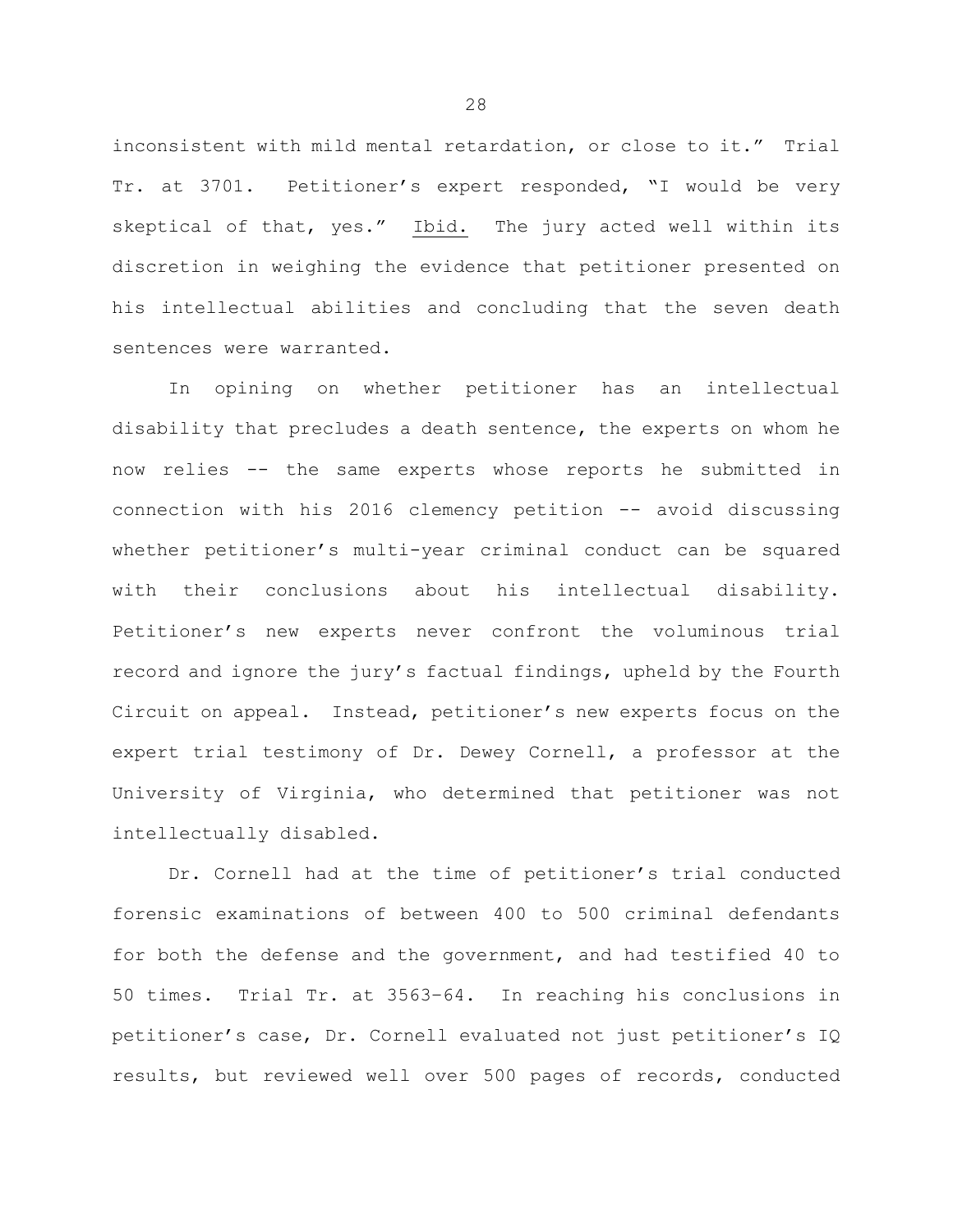interviews of multiple people, and referred petitioner to a neuropsychologist for evaluation. See, e.g., Trial Tr. at 3568– 71. Dr. Cornell spoke to six people who had previously prepared reports about petitioner, Trial Tr. at 3581, and conducted multiple tests beyond the IQ test, Trial Tr. at 3682–85. Thus -- contrary to one of petitioner's current expert reports -- Dr. Cornell did not "conclude that the IQ score of 77 was the end of the inquiry [in] determin[ing] that Corey Johnson did not have intellectual disability." Pet. Mot. for Authorization (4th Cir. 21-2) Ex. 2(b). Instead, when Dr. Cornell was asked during his testimony, "IQ is only one of a number of factors that are to be considered when determining whether someone is mentally retarded or not?", he responded, "[t]hat's probably the main one and first one, but it is not the only factor." Trial Tr. at 3704. He also testified that due to the seriousness of the inquiry, he "checked [his] scores, went back, and saw [petitioner] a second time. I consulted with colleagues. I wanted to make sure that this was an accurate score. Because the definition of mental retardation is not a hard and fast absolute. It is a grey area." Id. at 3691.

Nor does any other aspect of petitioner's evidence support a determination -- 27 years after his conviction, 15 years since he retained new counsel who mined his records for evidence of intellectual disability, and five years after preparing new expert reports on that purported disability -- that petitioner has a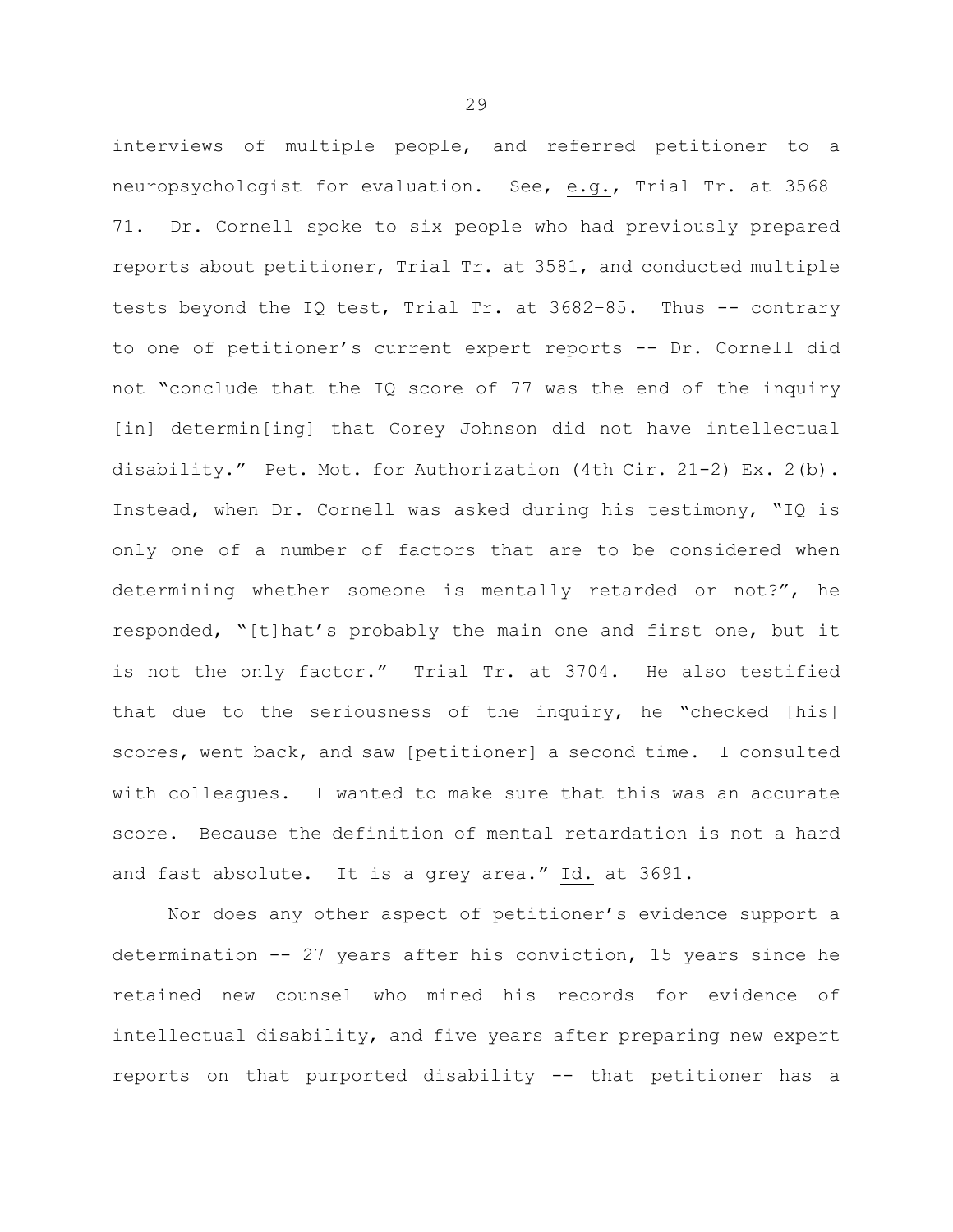mental disability. Some of his evidence involves cherry-picked IQ test results, discarding a prior score of 88 and revising downward others pursuant to the Flynn effect, including the score of 77 that petitioner obtained after he was facing capital charges in this case and had a powerful incentive to malinger. See, e.g., Webster v. Watson, 975 F.3d 667, 686 (7th Cir. 2020) (noting such malingering concerns); Raulerson v. Warden, 928 F.3d 987, 1008 (11th Cir. 2019), cert. denied, 140 S. Ct. 2568 (2020) ("[T]here is no consensus about the Flynn effect among experts or among the courts."). Other "new evidence" is facially insufficient, such as ratings of petitioner's intellect that one of his new experts collected from three people -- a relative, a close family friend, and a former teacher -- who were asked to recall petitioner's childhood decades ago, at a time when they knew that their answers might help him to avoid his lawfully imposed punishment. Moreover, the expert gathering these ratings had himself already announced his conclusion that petitioner is intellectual disabled and had been retained by the defense to give that opinion.

B. Petitioner Cannot Establish A Likelihood Of Success On The Merits of His First Step Act Claim

Petitioner's First Step Act claim fails on the merits because his capital convictions under § 848(e)(1)(A) are not "covered offenses" under that statute. The First Step Act does not, sub silentio, provide authority to invalidate a capital sentencing proceeding and reimpanel a capital sentencing jury. In addition,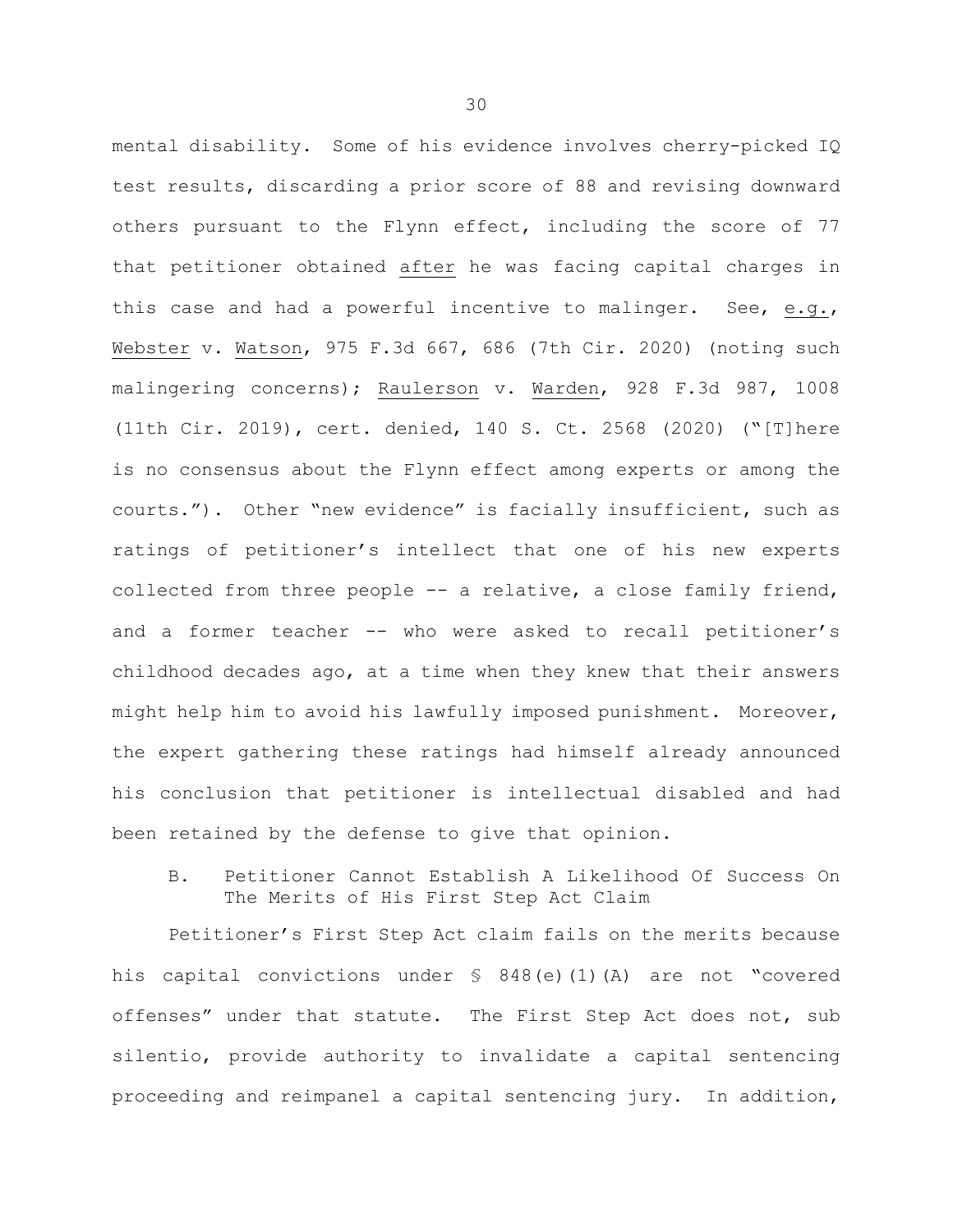the district court has indicated that it would not reduce petitioner's capital sentences even if they were covered by the First Step Act.

1. Under the First Step Act, a "covered offense" is "a violation of a Federal criminal statute, the statutory penalties for which were modified by section 2 or 3 of the Fair Sentencing Act of 2010, that was committed before August 3, 2010." First Step Act § 404(a), 132 Stat. at 5222. Application of that statute here is straightforward: because the "statutory penalties" for "a violation of" 21 U.S.C. § 848(e)(1)(A) were not "modified by" the Fair Sentencing Act, that criminal violation is not a "covered offense." See, e.g., United States v. Guerrero, 813 F.3d 462, 464–465 (2d Cir. 2016) ("The [Fair Sentencing] Act makes no mention of  $\{5\ 848(e)(1)(A) \cdot \$ "). The penalties under  $\{5\ 848(e)(1)(A)$  are precisely the same now as they were when petitioner was convicted: "any term of imprisonment, which shall not be less than 20 years, and which may be up to life imprisonment, or  $* * *$  death."

That simple textual analysis accords with the purpose and history of the First Step Act, which was designed to alleviate disparities between certain crack- and powder-cocaine dealers - not to provide a windfall for defendants, like petitioner, who were convicted of murders whose penalties were unchanged by the Fair Sentencing Act. Petitioner resists the text of the statute, and its common-sense inapplicability to his case, by contending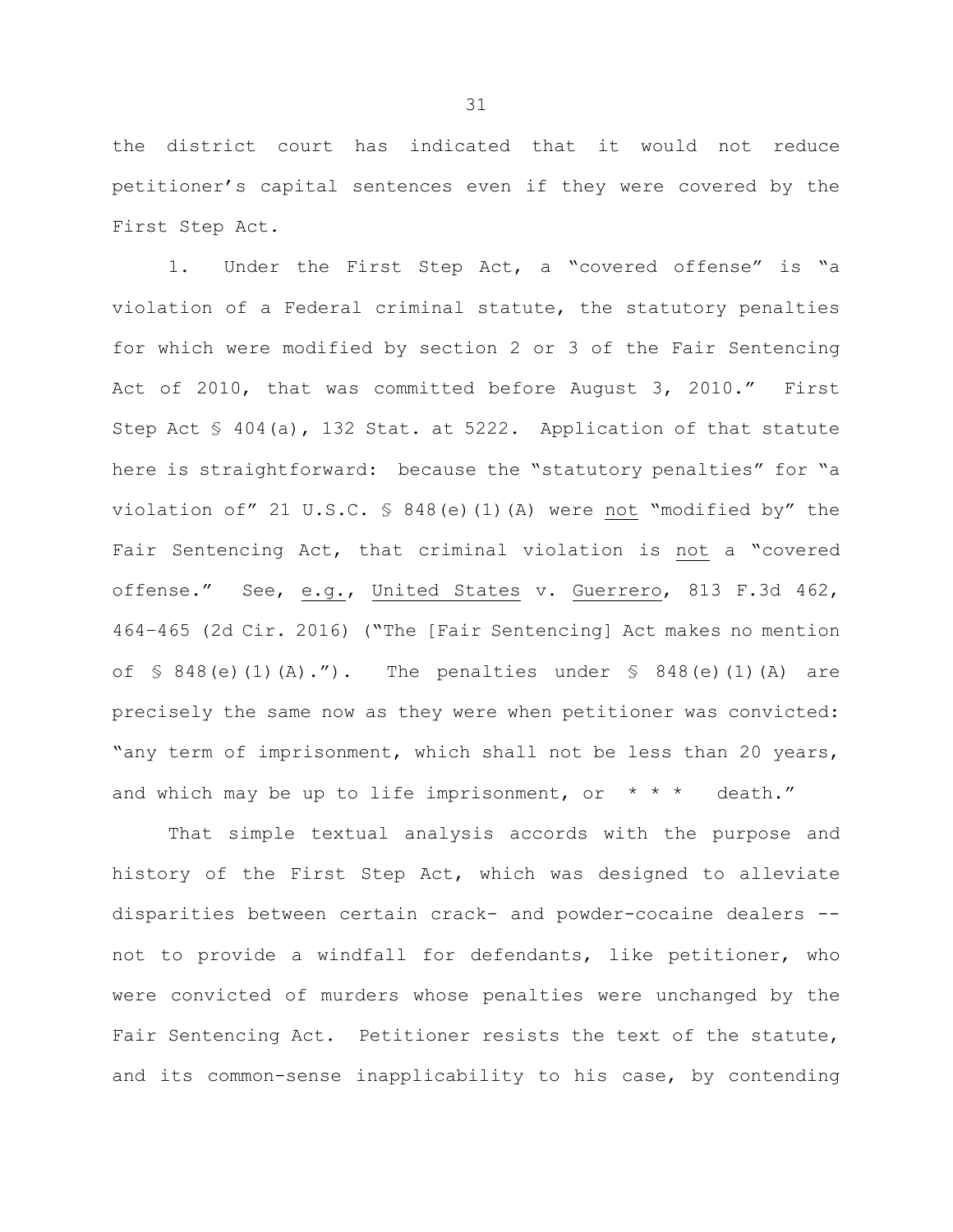that other subsections of Section 848 may contain "covered offenses," and arguing that every crime described in the different subsections of § 848 should therefore be lumped together as one "covered offense." See Stay App. at 30-31. But that approach is contrary to basic principles of federal criminal law, which recognize that different statutory subsections create distinct criminal violations with their own elements and statutory penalties. See, e.g., Mathis v. United States, 136 S. Ct. 2243, 2248 (2016); Alleyne v. United States, 570 U.S. 99, 103 (2013). Indeed, Congress specifically defined a "covered offense" as a particular "violation of a Federal criminal statute." First Step Act § 404(a), 132 Stat. at 5222 (emphasis added).

Petitioner does not, and cannot, dispute that Section 848(e)(1)(A) proscribes a criminal "violation" that is distinct from the crimes in other subsections of § 848. See, e.g., United States v. NJB, 104 F.3d 630 (4th Cir. 1997) (holding that § 848(e) is a separate substantive offense). Specifically, Section 848(e)(1)(A) criminalizes intentional killings by "any person engaging in or working in furtherance of a continuing criminal enterprise, or any person engaging in an offense punishable under section 841(b)(1)(A) of this title or section 960(b)(1) of this title." One of those potential predicates -violations of Section  $841(b)(1)(A)$  -- may be a "covered offense" under the First Step Act, but Section 848(e)(1)(A) is separable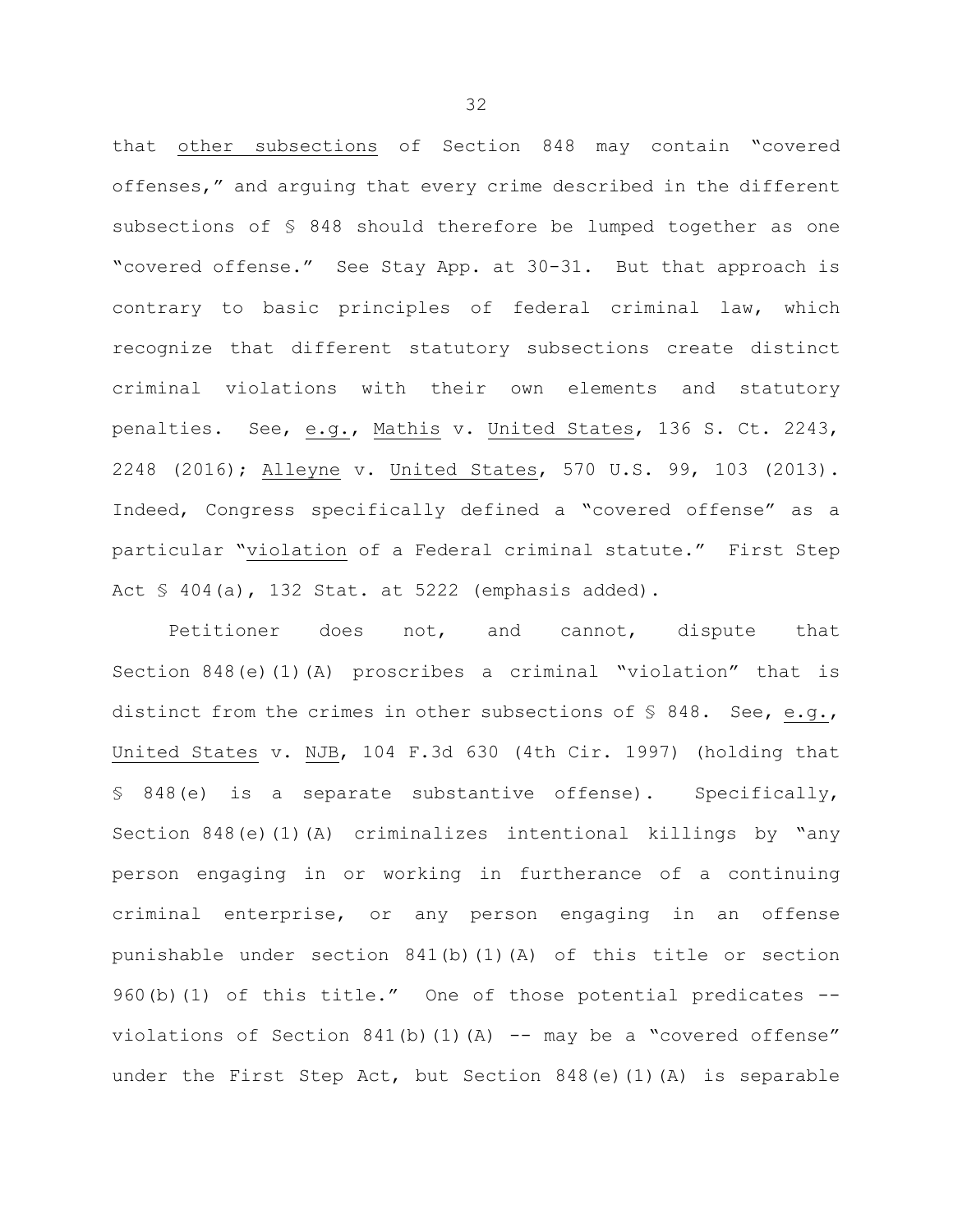from its underlying predicates. Those predicates function as elements that must be found by a jury, not "statutory penalties" for Section  $848(e)(1)(A)$  that were modified by the Fair Sentencing Act. First Step Act § 404(a), 132 Stat. at 5222.

In any event, as the district court explained at length, petitioner's predicate offense for the purposes of his § 848(e)(1)(A) convictions was not a violation of § 841(b)(1)(A), but rather his engagement in "a continuing criminal enterprise," § 848(e)(1)(A). See Tipton, 90 F.3d at 887 ("The Government's evidence expressly linked each of the nine § 848(e) murders of which the appellants were severally convicted to a furtherance of the CCE's purposes: either silencing potential informants or witnesses, eliminating supposed drug trafficking rivals, or punishing underlings for various drug-trafficking misfeasances."); Roane, 2020 WL 6370984, at \*10 ("Simply put, Defendant's convictions in no way rest on the second prong — engaging in an offense punishable under  $\frac{1}{2}$  841(b)(1)(A)."). Thus, even if the variant of  $\leq 848$  (e)(1)(A) that incorporates a  $\leq 841$  (b)(1)(A) violation were a "covered offense" -- which it is not -- it would have no bearing on petitioner's case.

Furthermore, the courts of appeals to have considered whether Section 848(e) was affected by the Fair Sentencing Act or is a "covered offense" under the First Step Act have correctly answered those questions in the negative, even in cases in which the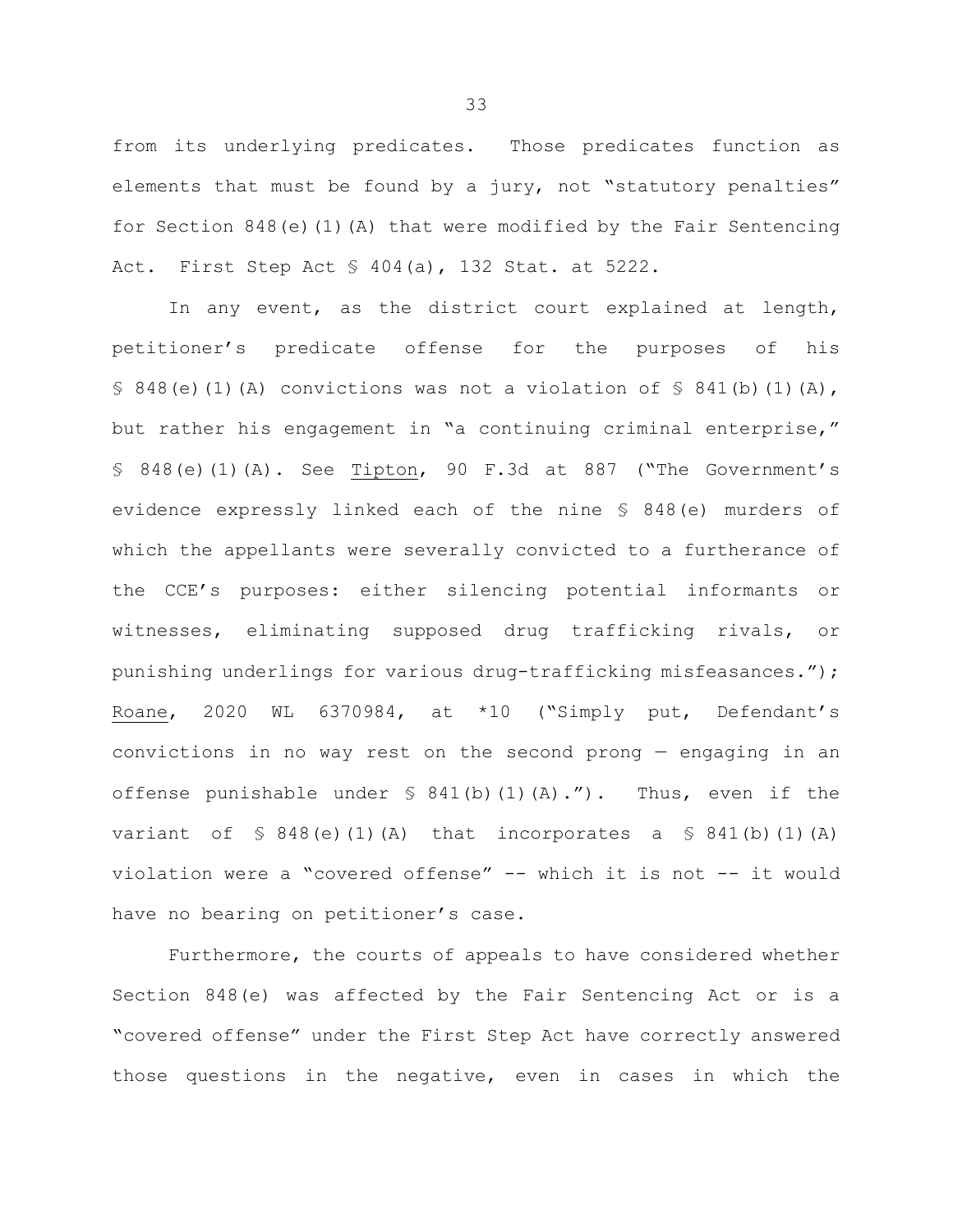defendant was convicted under the prong of § 848(e)(1)(A) that requires proof of a violation § 841(b)(1)(A). See Guerrero, 813 F.3d at 456-466; United States v. Snow, 967 F.3d 563, 564 (6th Cir. 2020) ("[T]he First Step Act's text and structure do not support extending resentencing relief to Snow's § 848(e)(1)(A) conviction."). Petitioner's murder convictions here -- which required the government to prove his participation in "a continuing criminal enterprise," not his "engaging in an offense punishable under section 841(b)(1)(A),"  $\frac{1}{5}$  848(e)(1)(A) -- are even further attenuated from any statute whose penalties were modified by the Fair Sentencing Act. Unable to address those precedents, petitioner ignores them entirely.

It could hardly be clearer that petitioner's murder convictions were unaffected by the Fair Sentencing and First Step Acts: those statutes did not affect petitioner's liability, his statutory penalties, nor even anything about "the instructions or evidence given to the jury in the penalty phase." Roane, 2020 WL 6370984, at \*13. A court conducting a resentencing today "would have no new statutory penalties on which to base a reduced sentence." Ibid. As the district court explained, petitioner "comes before the Court with unaltered convictions under a statute with unaltered statutory penalties and asks the Court to alter his sentence." Id. at \*18. That request must fail.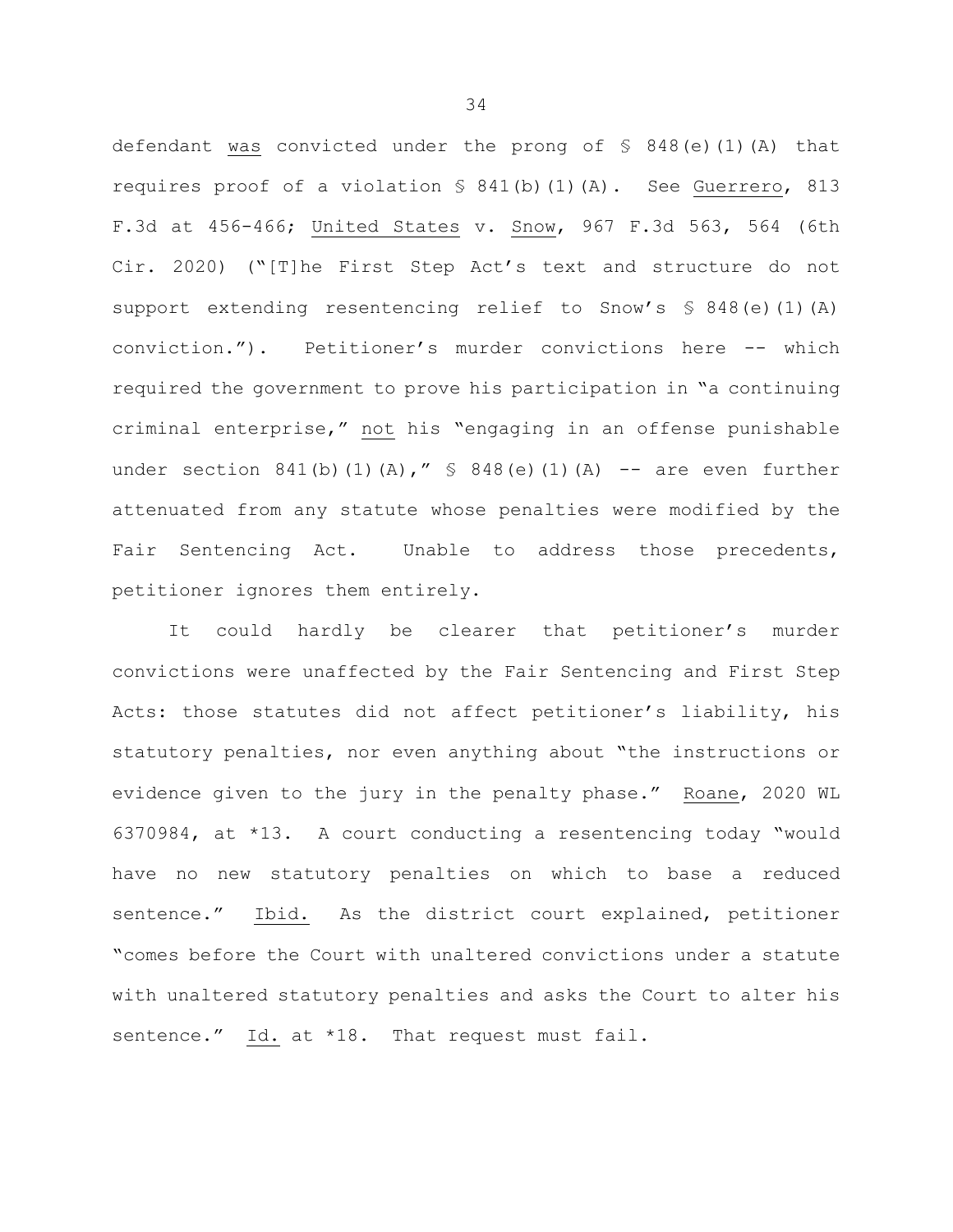2. That petitioner was sentenced to death by a jury -- seven times -- for his violations of  $\frac{1}{2}$  848(e)(1)(A) makes this point even clearer. Petitioner contends that the First Step Act entitles him to a full capital resentencing hearing, but the statute itself makes no such provision. See Pet. Stay Mot. (4th Cir. 20-15) at 12. Instead, the First Step Act simply states that a "court" "may" "impose a reduced sentence" for a covered offense, in its discretion. First Step Act,  $\frac{1}{2}$  404(b)-(c), 132 Stat. at 5222. In contrast, the statute under which petitioner was convicted "mandated the imposition of the death penalty upon the jury's recommendation." Roane, 2020 WL 6370984, at \*16 (citing 21 U.S.C.  $848(1)$  $848(1)$  $848(1)$ ).<sup>4</sup> The First Step Act does not contemplate the vacatur of any death sentences, the reimpaneling of a capital sentencing jury, or the imposition of any new capital sentences -- making it plain that Congress did not include capital crimes like petitioner's within the scope of "covered offenses."

3. Finally, even if a district court could resentence petitioner for his violations of  $\frac{1}{2}$  848(e)(1)(A), petitioner would still not be entitled to the relief he seeks. Sentence reductions under the First Step Act are purely discretionary. See First Step

Ĩ.

<span id="page-35-0"></span><sup>4</sup> As noted above, petitioner was convicted prior to the enactment of the Federal Death Penalty Act. His sentence was controlled by the now-repealed provisions of 21 U.S.C. § 848. See United States v. Stitt, 552 F.3d 345, 353 (4th Cir. 2008); see also Tipton, 90 F.3d at 902; Roane, 2020 WL 6370984, at \*16 n.8.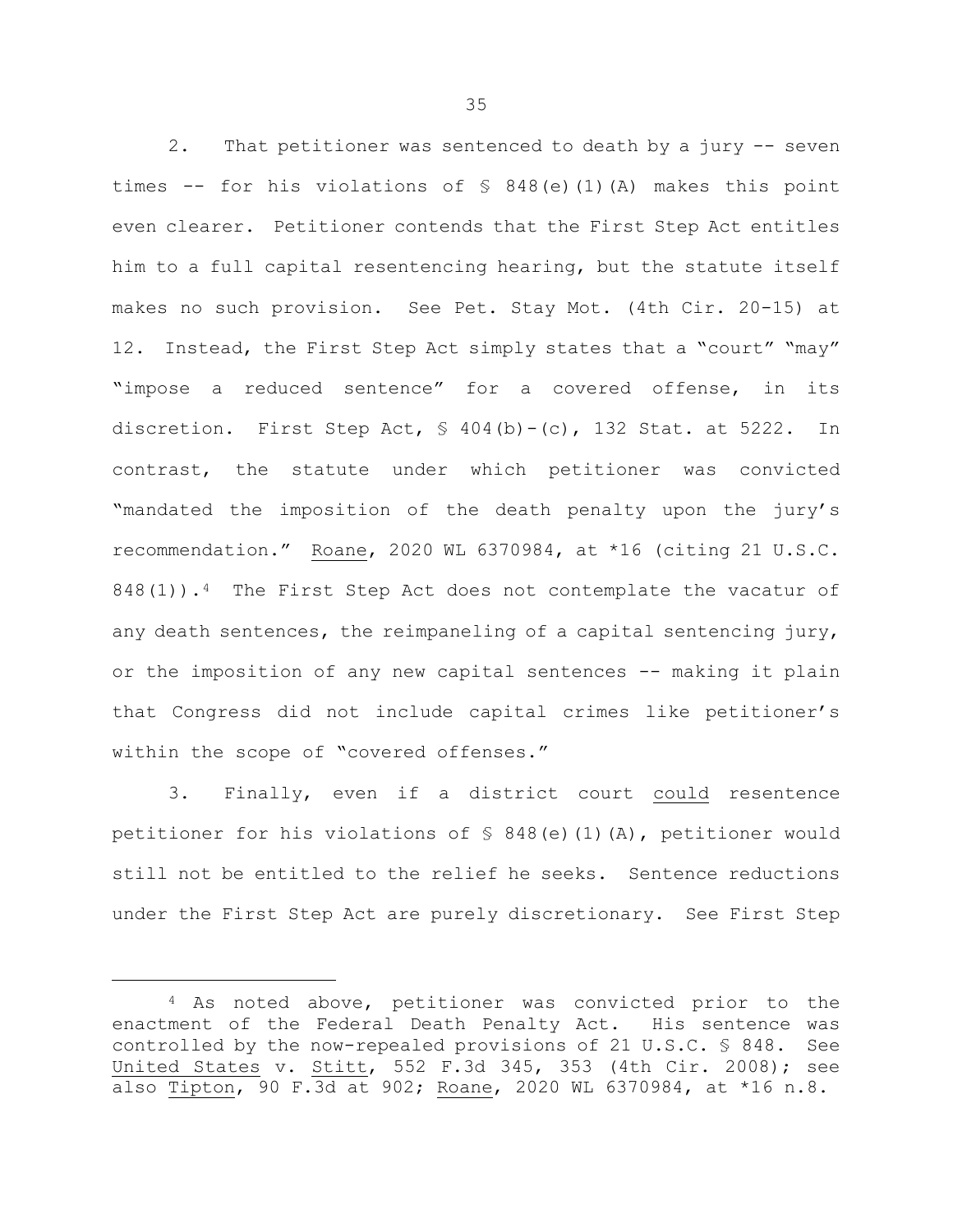Act § 404(c) ("Nothing in this section shall be construed to require a court to reduce any sentence pursuant to this section."); United States v. Jackson, 952 F.3d 492, 502 (4th Cir. 2020) ("Under the First Step Act, a district court is "not obligated to reduce [the defendant's] sentence at all."). For the reasons explained by the district court, the 18 U.S.C. 3553(a) factors do not support reducing petitioner's sentences even for any convictions that are covered offenses under the First Step Act:

Defendant murdered multiple people on different occasions in cold blood in furtherance of his drug trafficking. Defendant maimed several others in the commission of those murders. Defendant did not limit his violence to others engaged in drug trafficking innocent bystanders fell victim to Defendant simply as a result of finding themselves in the wrong place at the wrong time.

Johnson, No. 92-CR-68, Dkt. 75 at 11. For those reasons, the district court specifically "refuse[d] to overturn the will of the community" reflected in the jury's "unanimous[] deci[sion] that this heinous serial killer" deserved the death penalty. Id. at 11-14. Petitioner therefore has no prospect of success in his request for resentencing.

### II. EQUITABLE CONSIDERATIONS WEIGH HEAVILY AGAINST A STAY

Equitable considerations also weigh strongly against entry of a stay in this case. This Court has repeatedly emphasized that "[b]oth the [government] and the victims of crime have an important interest in the timely enforcement of a sentence." Bucklew v. Precythe, 139 S. Ct. 1112, 1133 (2019) (quoting Hill v. McDonough,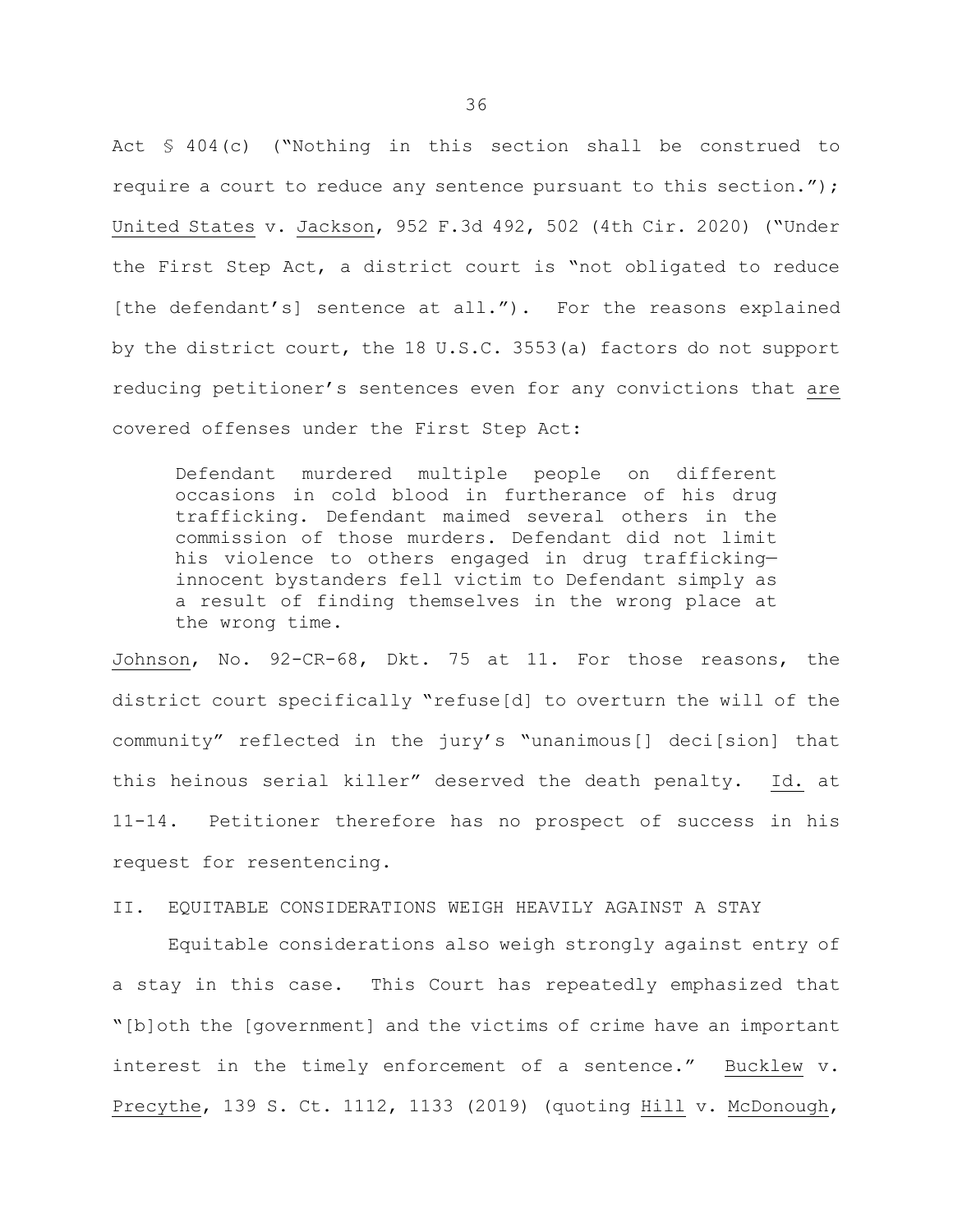547 U.S. 573, 584 (2006)). Once post-conviction proceedings "have run their course," "an assurance of real finality" is necessary for the government to "execute its moral judgment." Calderon v. Thompson, 523 U.S. 538, 556 (1998). That interest in carrying out petitioner's sentence is magnified by the heinous nature of his crimes and the length of time that has passed since his sentence. Delaying petitioner's execution "would frustrate the [federal government's] legitimate interest in carrying out a sentence of death in a timely manner." Baze, 553 U.S. at 61 (plurality opinion).

Last-minute stays or injunctions of federal executions in particular "'should be the extreme exception, not the norm.'" Barr v. Lee, 140 S. Ct. 2590, 2591 (2020) (quoting Bucklew, 139 S. Ct. at 1134). This Court has held that "[a] court considering a stay must  $* * *$  apply 'a strong equitable presumption against the grant of a stay where a claim could have been brought at such a time as to allow consideration of the merits without requiring entry of a stay.'" Hill, 547 U.S. at 584 (quoting Nelson v. Campbell, 541 U.S. 637, 650 (2004)). That equitable presumption should be particularly strong for petitioner, whose actions "betray[] a manipulative intention to circumvent not only the strictures of AEDPA but [this] Court's warnings against procedural gamesmanship designed to bring the wheels of justice to a halt." Johnson, No. 20-15, Dkt. 26 at 4 (op. of Wilkinson, J.). Had